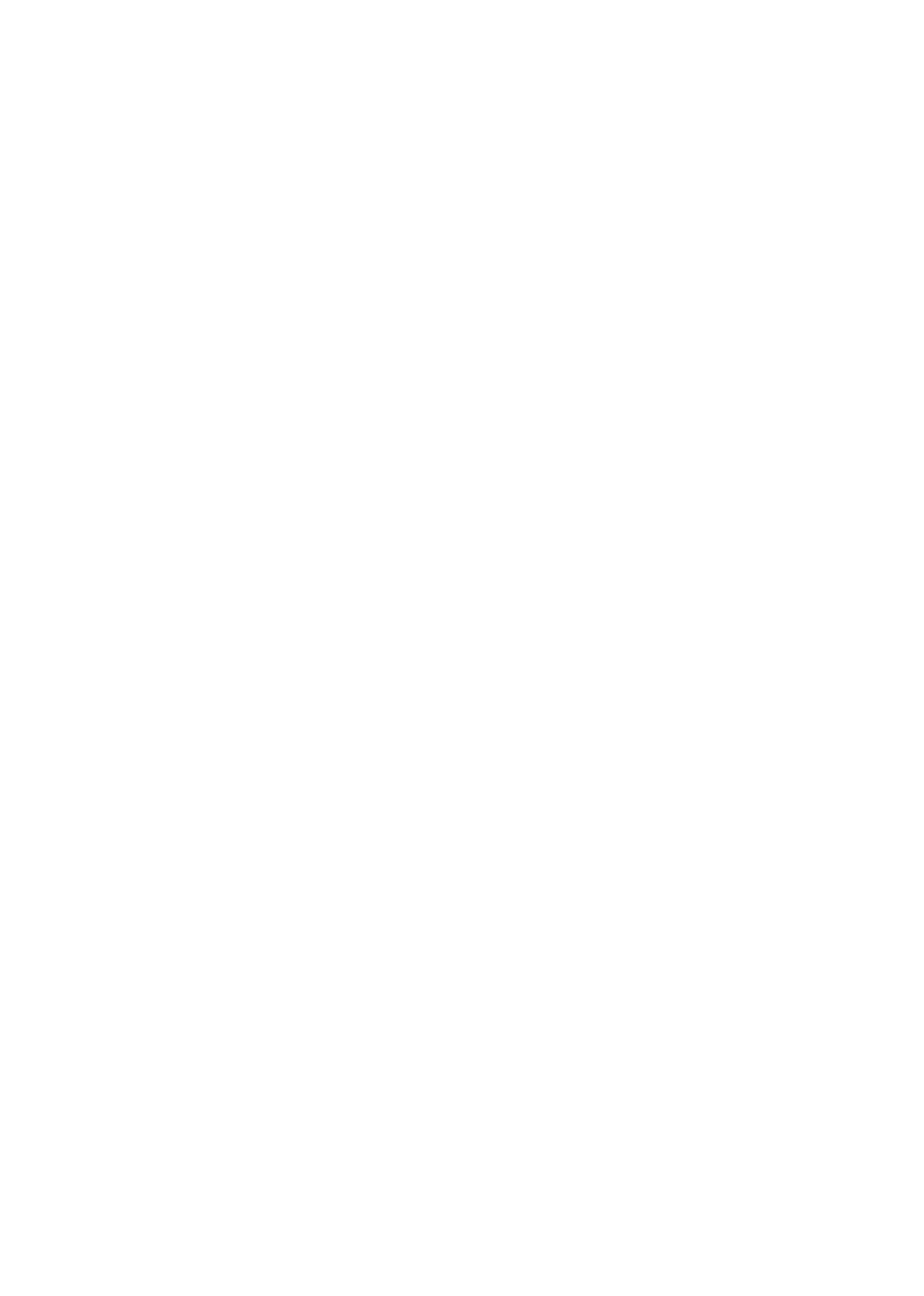

ELI Innovation Paper

### **Guiding Principles for Automated Decision-Making in the EU**

Professor Teresa Rodríguez de las Heras Ballell (University Carlos III of Madrid and ELI Executive Committee Member)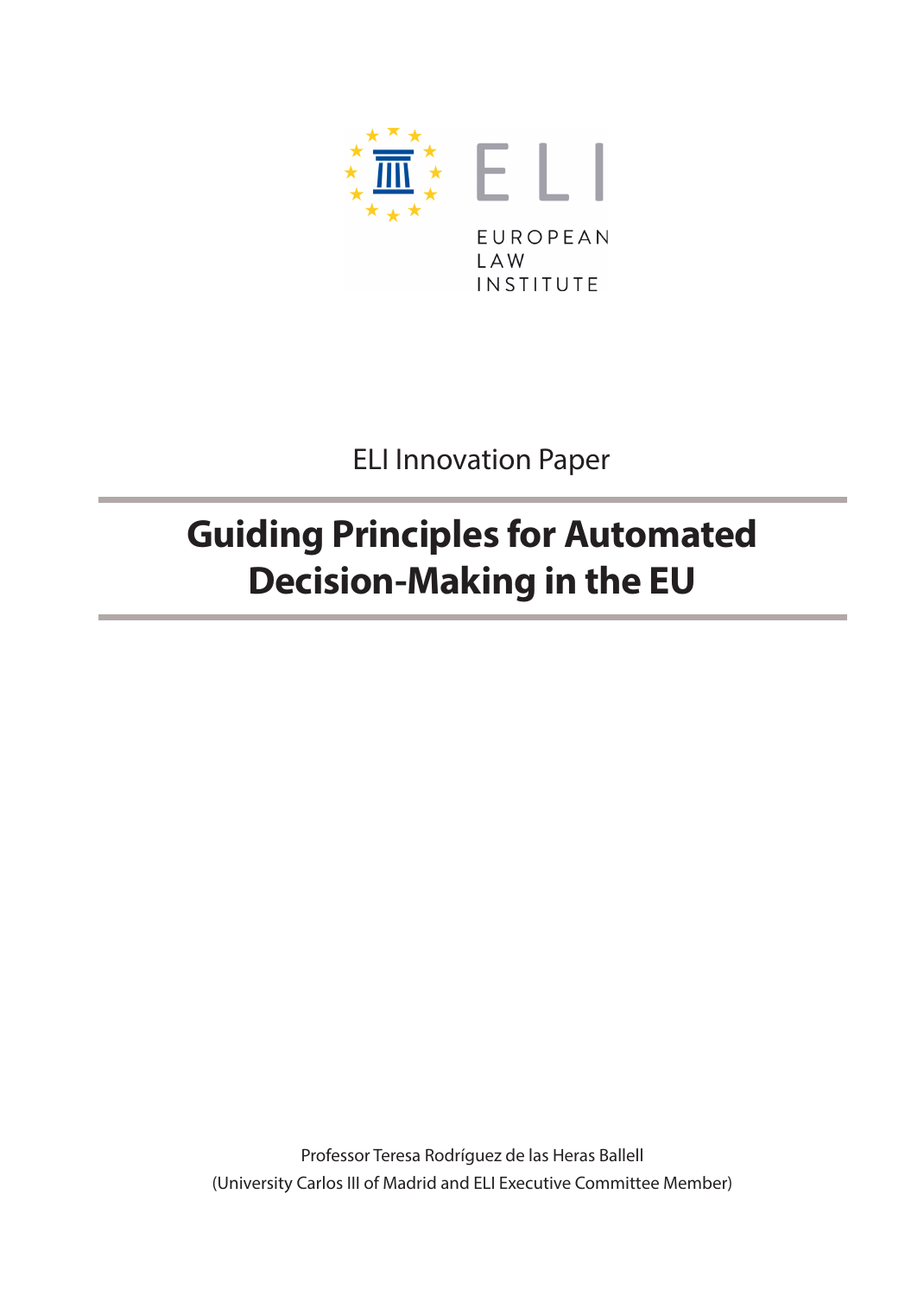#### **The European Law Institute**

The European Law Institute (ELI) is an independent non-profit organisation established to initiate, conduct and facilitate research, make recommendations and provide practical guidance in the field of European legal development. Building on the wealth of diverse legal traditions, its mission is the quest for better law-making in Europe and the enhancement of European legal integration. By its endeavours, ELI seeks to contribute to the formation of a more vigorous European legal community, integrating the achievements of the various legal cultures, endorsing the value of comparative knowledge, and taking a genuinely pan-European perspective. As such, its work covers all branches of the law: substantive and procedural; private and public.

ELI is committed to the principles of comprehensiveness and collaborative working, thus striving to bridge the oft-perceived gap between the different legal cultures, between public and private law, as well as between scholarship and practice. To further that commitment it seeks to involve a diverse range of personalities, reflecting the richness of the legal traditions, legal disciplines and vocational frameworks found throughout Europe. ELI is also open to the use of different methodological approaches and to canvassing insights and perspectives from as wide an audience as possible of those who share its vision.

President: Pascal Pichonnaz First Vice-President: Lord John Thomas Second Vice-President: Anne Birgitte Gammeljord Treasurer: Pietro Sirena Speaker of the Senate: Reinhard Zimmermann Secretary-General: Vanessa Wilcox

Scientific Director: Christiane Wendehorst

European Law Institute Secretariat Schottenring 16/175 1010 Vienna Austria Tel.: + 43 1 4277 22101 Mail: [secretariat@europeanlawinstitute.eu](mailto:secretariat%40europeanlawinstitute.eu?subject=)  Website: [www.europeanlawinstitute.eu](http://www.europeanlawinstitute.eu)

ISBN: 978-3-9505192-7-3 © European Law Institute 2022 Cover image: Shutterstock

This publication was co-funded by the European Union's Justice Programme. Acknowledgment is also due to the University of Vienna which has generously hosted the ELI Secretariat under successive Framework Cooperation Agreements since 2011.



**Supported by** the European Union

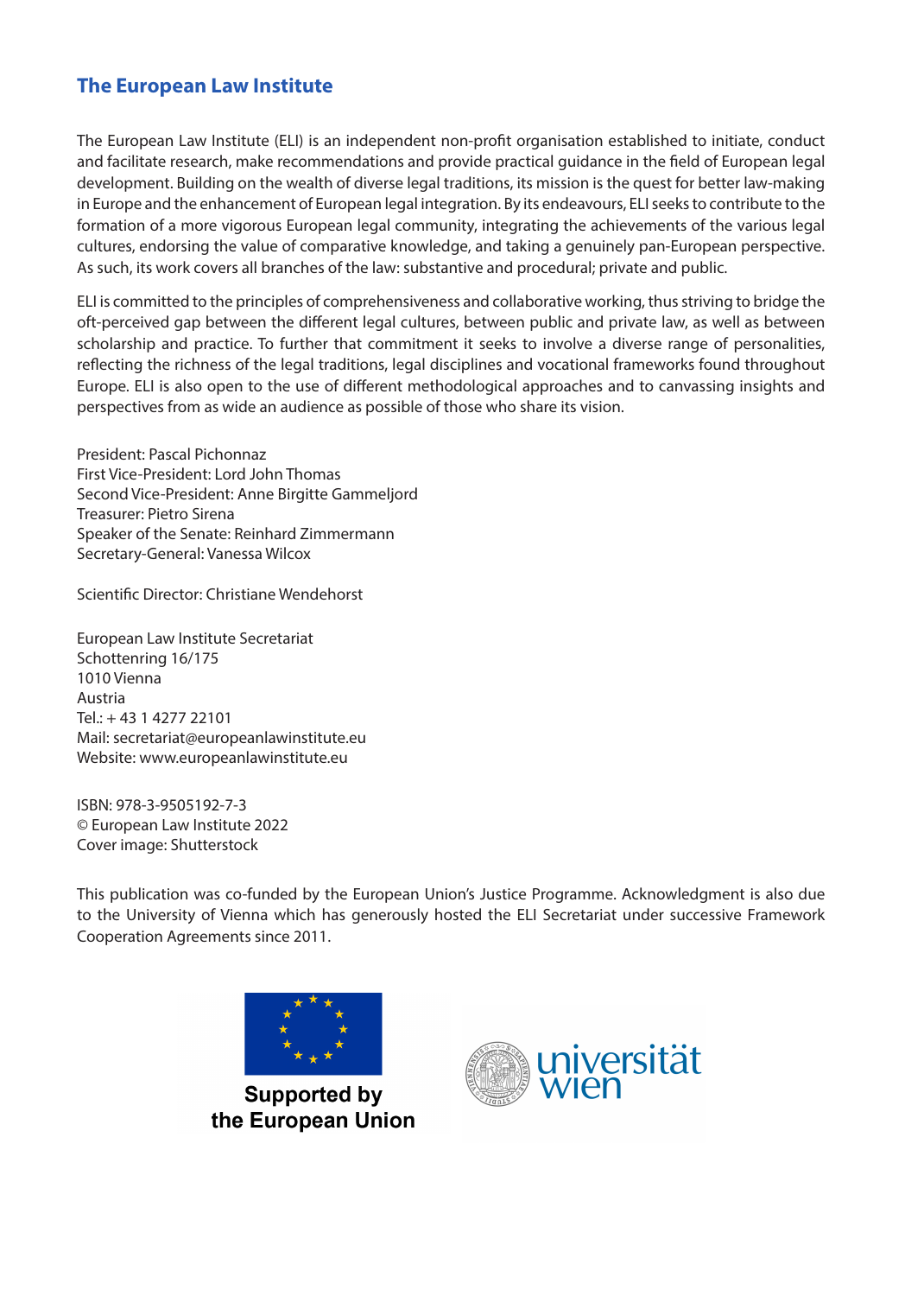### **Table of Contents**

| I. Background                                                                                                                                                                                                                                                                                                                     | 6  |
|-----------------------------------------------------------------------------------------------------------------------------------------------------------------------------------------------------------------------------------------------------------------------------------------------------------------------------------|----|
| <b>II. Conceptualising Automated Decision-Making (ADM)</b>                                                                                                                                                                                                                                                                        | 8  |
| III. Relevant parties engaged in the provision, the use and the operation of ADM                                                                                                                                                                                                                                                  | 10 |
| <b>IV. Guiding Principles</b>                                                                                                                                                                                                                                                                                                     | 12 |
| Guiding Principle 1: Law-compliant ADM<br>An operator that decides to use ADM for a particular purpose shall ensure that the design and the operation of<br>the ADM are compliant with the laws applicable to an equivalent non-automated decision-making system.                                                                 | 12 |
| Guiding Principle 2: Non-discrimination against ADM<br>As a general rule, ADM shall not be denied legal effect, validity or enforceability solely on the grounds that it is<br>automated.                                                                                                                                         | 13 |
| Guiding Principle 3: Attribution of decisions adopted by ADM<br>The decision adopted by ADM shall be attributed to the operator. The operator shall not deny the attribution of<br>a decision solely on the grounds that it was made by automated means.                                                                          | 15 |
| Guiding Principle 4: Disclosure that the decision-making is automated<br>Unless it is obvious or unnecessary from the circumstances and the context of use or exempted by law, it shall<br>be disclosed that the decision is being made by automated means.                                                                       | 16 |
| <b>Guiding Principle 5: Traceable decisions</b><br>ADM shall be designed and operate in a manner that enables the traceability of any decision.                                                                                                                                                                                   | 17 |
| Guiding Principle 6: Reasoned decisions<br>The complexity, the opacity or the unpredictability of ADM is not a valid ground for rendering an unreasoned,<br>unfounded or arbitrary decision.                                                                                                                                      | 19 |
| Guiding Principle 7: Allocation of risks to the operator<br>The risks that the ADM may cause any harm or damage shall be allocated to the operator.                                                                                                                                                                               | 20 |
| Guiding Principle 8: No limitations to the exercise of rights and access to justice<br>Automation shall not prevent, limit, or render unfeasible the exercise of rights and access to justice by affected<br>persons. An alternative human-based route to exercise rights should be available.                                    | 21 |
| Guiding Principle 9: Human oversight/action<br>The operator shall ensure reasonable and proportionate human oversight over the operation of ADM taking<br>into consideration the risks involved and the rights and legitimate interests potentially affected by the decision.                                                     | 22 |
| Guiding Principle 10: Human review of significant decisions<br>Human review of selected significant decisions on the grounds of the relevance of the legal effects, the<br>irreversibility of their consequences, or the seriousness of the impact on rights and legitimate interests<br>shall be made available by the operator. | 24 |
| Guiding Principle 11: Responsible ADM<br>Operators should acknowledge the potential impact of the ADM systems they employ on the socio-economic<br>context (democratic values, fundamental rights and liberties, human dignity, social cohesion, etc), and ensure<br>that they use ADM systems responsibly.                       | 25 |
| Guiding Principle 12: Risk-based approach to ADM<br>These Guiding Principles shall be applied on a risk-based approach.                                                                                                                                                                                                           | 26 |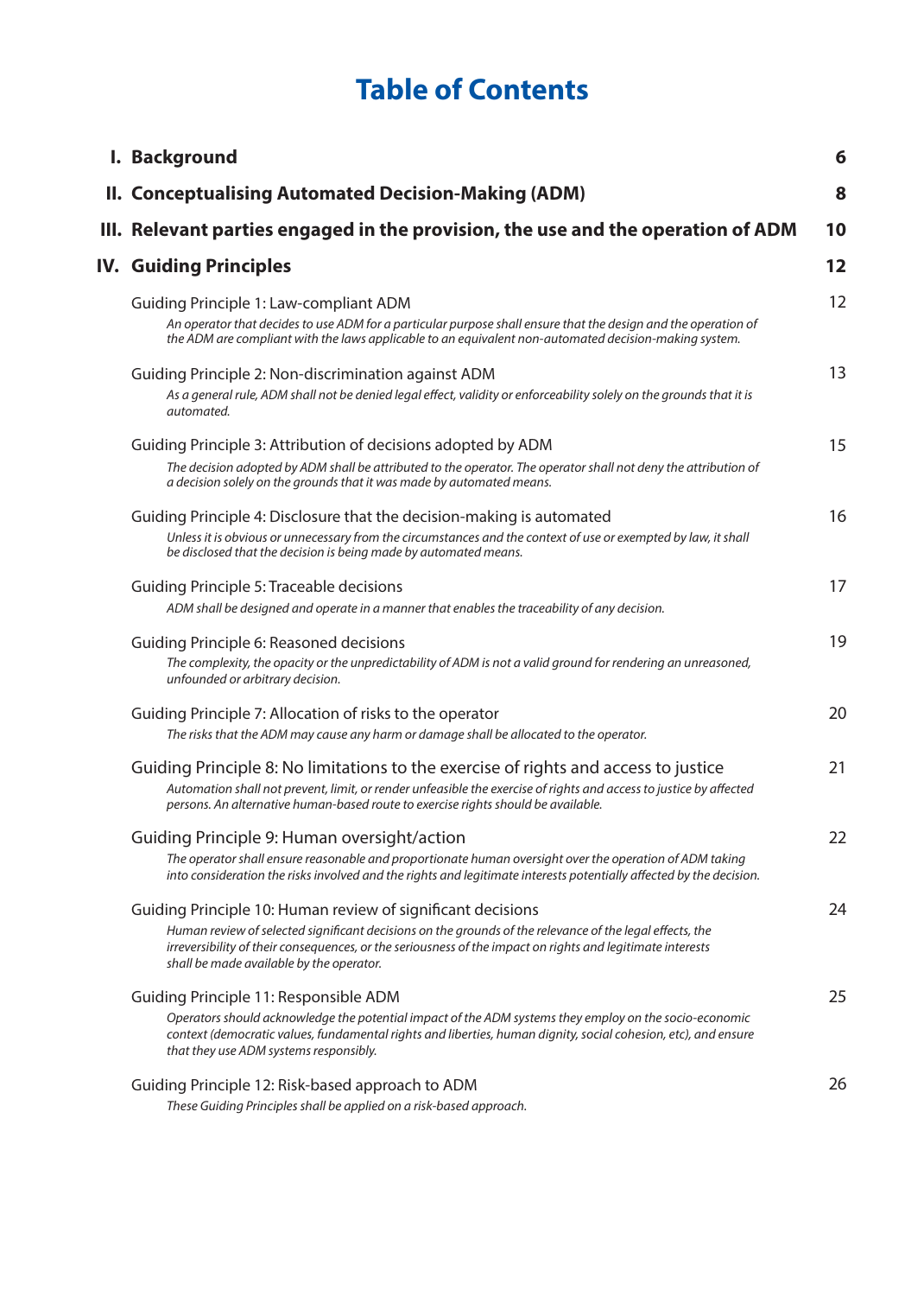# <span id="page-5-0"></span>**I. Background**

The intensive and extensive use of algorithms has pervaded an immense and growing variety of tasks, activities, and decision-making processes in the digital economy. In an over-informed society, automation is key to managing complexity, curbing uncertainty, performing mass activities at an affordable cost and to ensuring effectiveness in the processing of data, information, and digital content. From basic tasks (searching, comparing, ordering, prioritising), to more sophisticated added-value services (profiling, personalising, recommending, multi-attribute rating, filtering, content moderation, algorithmic management, complaint handling), all are performed by algorithm-driven systems.

Algorithmic automation provides efficiency, dramatically reduces transaction costs, streamlines processes, and assists decision-making in complex contexts. Rating, ranking, recommender systems or comparators are extremely helpful tools, which assist users in making informed decisions. Profiling, personalising or contextualising solutions enable companies to successfully reach their prospective customers with targeted communications, personalised offers, and customised services. Algorithms are instrumental in rendering flagging, filtering, content moderation or content removal feasible, affordable, and effective. Algorithms are vital to managing complexity, uncertainty, and virality in contemporary societies.

However, at the same time, significant risks and undesired effects of algorithm-driven systems for society are becoming increasingly perceptible. Algorithmic logic may perpetuate choices and preferences, radicalise speech, polarise public opinion in echo chambers and ideological silos,

reduce diversity, enlarge bias and discrimination divides, standardise behaviour on the basis of stereotypes, lead to opaque decisions that leave victims undefended, stoke the virality of fake news, encroach upon free speech, or distort consumers' choices with misleading ratings, rankings, dark patterns, or recommendations.

The potential, as well as the inherent risks, of automation for the future of the digital society have not gone unnoticed in the European Union (EU). On the contrary, the principles of transparency, explainability, risk assessment, and human oversight of algorithm-driven systems are crystallising in the EU legislative initiatives adopted in the last few years and in those proposed more recently.

Inter alia, article 22 of the General Data Protection Regulation (GDPR)<sup>1</sup> on decisions based solely on automated processing, including profiling, has long been the centerpiece of the EU's legal approach to automated decision-making (ADM) and embodies its main policy goals. The Platform-to-Business Regulation (P2B Regulation) $^2$  confirms these policy goals with transparency requirements in the provision of ranking services. Likewise, algorithmic accountability and transparency also bolster some obligations laid down in the proposed Digital Services Act  $(DSA)^3$  – with respect to recommender systems, terms and conditions, and content moderation. Risks arising from algorithmic decisions are acknowledged throughout the proposal and, accordingly, included in the risk assessment and subject to risk-mitigating measures that apply to very large online platforms. In addition, the proposed Artificial Intelligence Act (AI Act)<sup>4</sup> represents a risk-based approach to AI systems and the consolidation of certain principles, which aim

<sup>&</sup>lt;sup>1</sup>Regulation (EU) 2016/679 of 27 April 2016 on the protection of natural persons with regard to the processing of personal data and on the free movement of such data, and repealing Directive 95/46/EC (General Data Protection Regulation) [2016] OJ L119/1.

<sup>2</sup> Regulation (EU) 2019/1150 of 20 June 2019 on promoting fairness and transparency for business users of online intermediation services [2019] OJ L186/57.

<sup>&</sup>lt;sup>3</sup> Commission, 'Proposal for a Regulation of the European Parliament and the Council on a Single Market For Digital Services (Digital Services Act) and amending Directive 2000/31/EC' COM (2020) 825 final.

<sup>4</sup> Commission, 'Proposal for a Regulation of the European Parliament and of the Council laying down harmonised rules on Artificial Intelligence (Artificial Intelligence Act) and amending certain Union legislative acts' COM (2021) 206 final.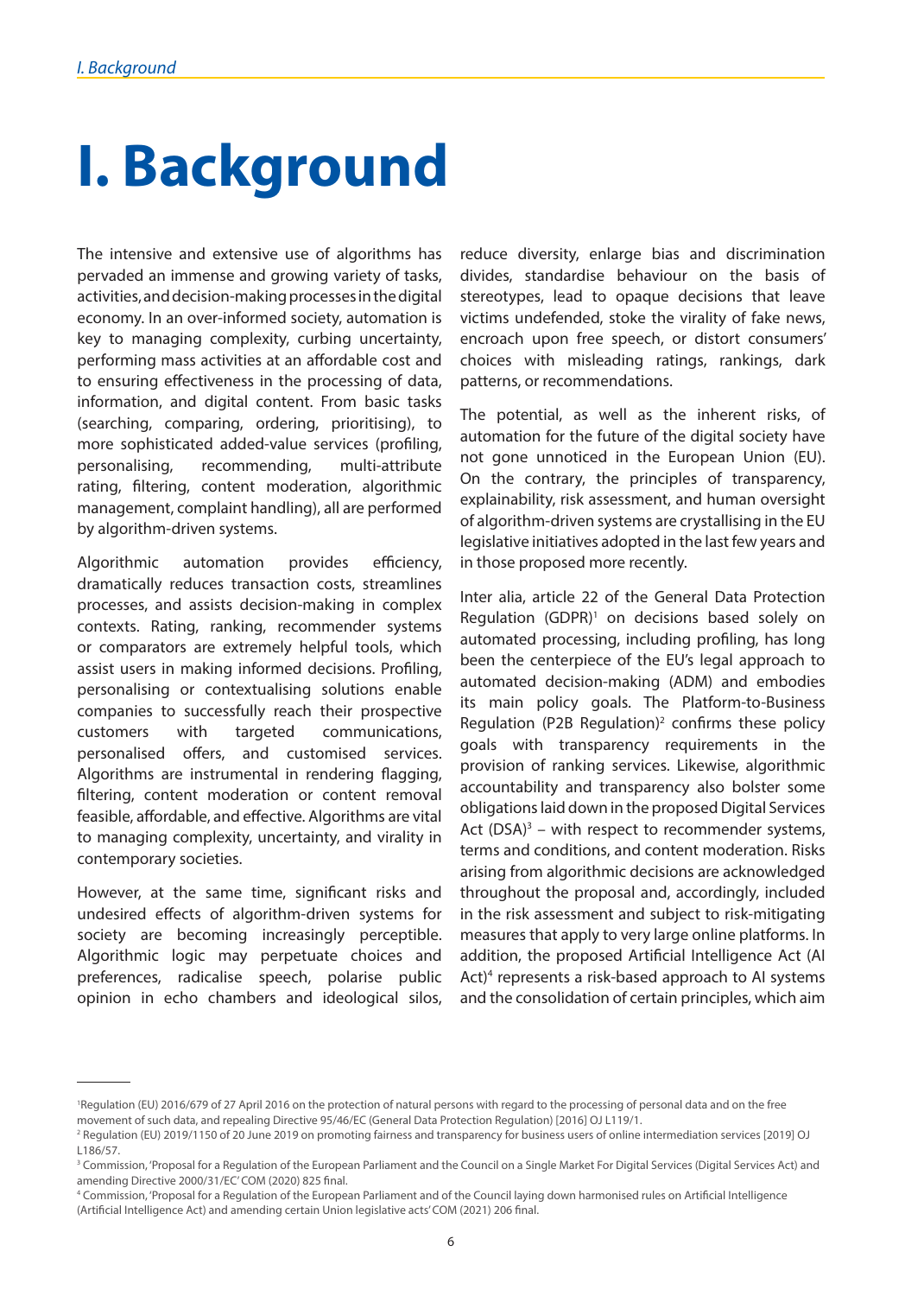at providing guidance as to the placing on the market and the use of AI on the basis of its intended purpose. The recent Proposal for a Directive on improving working conditions in platform work<sup>5</sup> (Directive on Platform Work) devotes its Chapter III to algorithmic management under the principles of transparency, human monitoring, and human review of significant decisions.

All the above references show that automated decision-making systems are attracting regulatory attention in the EU. Nevertheless, rules related to automated processes are scattered in different pieces of legislation, are partial in their scope, and are unharmonised. Some rules are sector-specific, while others apply solely to certain types of automated systems (rating, recommender systems, algorithmic management). Besides, despite the fact that the main policy goals are enshrined in a number of legal provisions (relating to transparency, explainability, and human monitoring), their implementation is still uncertain in practice, may be unfeasible or too costly, or may become significantly complex.

Hence, even if useful rules on algorithm-based systems and automated means can already be found in the EU legislative scene, they do not form a consistent, coherent, and all-embracing body of principles/rules governing automated decision-making systems.

<sup>5</sup> Commission, 'Proposal for a Directive of the European Parliament and of the Council on improving working conditions in platform work' COM (2021) 762 final.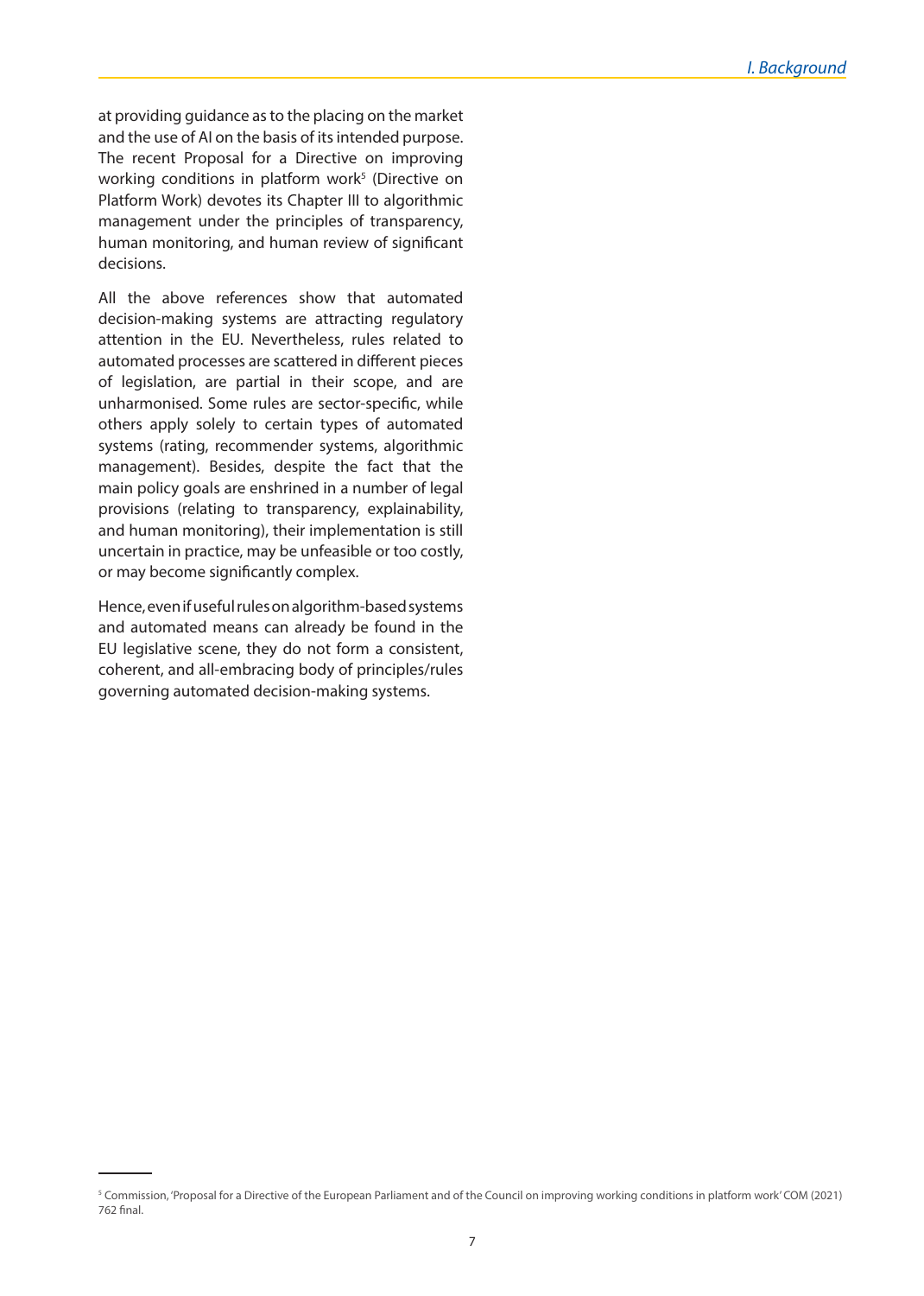# <span id="page-7-0"></span>**II. Conceptualising ADM**

Automation and algorithmic processes have intensively permeated EU regulation. Automation is explicitly mentioned, or is implicitly referred to, in several provisions of the most recent pieces of EU legislation. Legislation and legal proposals such as the GDPR, DSA, the proposed Digital Markets Act (DMA),<sup>6</sup> and P2B Regulation refer to algorithmic rating, algorithmic decision-making, algorithmic recommender systems, algorithmic content moderation, algorithmic structures, automated profiling, or a variety of activities and actions conducted by automated means. Nevertheless, there is neither a unified concept of ADM nor harmonised terminology to describe such a wide variety of automated processes. The definition of 'AI systems',<sup>7</sup> for the purposes of the AI Act,<sup>8</sup> does, however, provide key elements to enable the formulation of a working definition of ADM:

- **1. inputs** (these can be human-based inputs, machine-generated data, or interactions with the environment);
- **2. pre-defined objectives**;
- **3. techniques and approaches to achieve those objectives**; and
- **4. outputs** (deliver, enable or support content moderation; ratings, rankings, predictions or recommendations; online advertising; complaint handling and dispute resolution; traceable traders (Know Your Business User approach); algorithmic management in platforms; credit scoring; pricing, trading and investing, or compliance).

Based on the above-mentioned elements, for the purposes of this Innovation Paper, the following definition of ADM is proposed:

**ADM is a (computational) process, including AI techniques and approaches, that, fed by inputs and data received or collected from the environment, can generate, given a set of predefined objectives, outputs in a wide variety of forms (content, ratings, recommendations, decisions, predictions, etc).9** 

The above-proposed definition of ADM has two consequences.

7 Art 3(1) AI Act:

(i) receives machine and/or human-based data and inputs,

(ii) infers how to achieve a given set of human-defined objectives using learning, reasoning or modelling implemented with the techniques and approaches listed in Annex I, and

(iii) generates outputs in the form of content (generative AI systems), predictions, recommendations or decisions, which influence the environments it interacts with.'

<sup>6</sup> Commission, 'Proposal for a Regulation of the European Parliament and of the Council on contestable and fair markets in the digital sector (Digital Markets Act)' COM (2020) 842 final.

<sup>&#</sup>x27;Artificial intelligence system (AI system) means software that is developed with one or more of the techniques and approaches listed in Annex I and can, for a given set of human-defined objectives, generate outputs such as content, predictions, recommendations, or decisions influencing the environments they interact with'.

The compromise text unveiled at the end of November 2021 by the Slovenian Presidency of the European Council ('joint compromise', Council of the European Union, Presidency compromise text, 29 November 2021, 2021/0106(COD), henceforth simply 'joint compromise'), <https://data.consilium. europa.eu/doc/document/ST-14278-2021-INIT/en/pdf> accessed on 27 April 2022, proposed some changes to this definition. In the preamble, the joint compromise clarifies that the proposed amendments are intended to make explicit that an AI system, unlike traditional software, should be capable of determining how to achieve a given set of human defined objectives by learning, reasoning, or modelling. The revised definition is the following: 'artificial intelligence system (AI system) means a system that:

<sup>&</sup>lt;sup>8</sup> A similar definition can be found in the European Parliament Resolution with recommendations to the Commission on a civil liability regime for artificial intelligence (2020/2014(INL)) [2020] OJ C404/107, that includes a Proposal for a Regulation of the European Parliament and the Council on liability for the operation of Artificial Intelligence-systems: 'AI-system means a system that is either software-based or embedded in hardware devices, and that displays behaviour simulating intelligence by, *inter alia*, collecting and processing data, analysing and interpreting its environment, and by taking action, with some degree of autonomy, to achieve specific goals'.

<sup>9</sup> The definition of ADM is largely aligned with the definition of algorithmic decision-making proposed by Art 2 of the ELI Model Rules on Impact Assessment of Algorithmic Decision-Making Systems Used by Public Administration. ELI, *ELI Model Rules on Impact Assessment of Algorithmic Decision-Making Systems Used by Public Administration*, <https://www.europeanlawinstitute.eu/fileadmin/user\_upload/p\_eli/Publications/ELI\_Model\_Rules\_ on\_Impact\_Assessment\_of\_ADMSs\_Used\_by\_Public\_Administration.pdf> accessed 20 April 2022.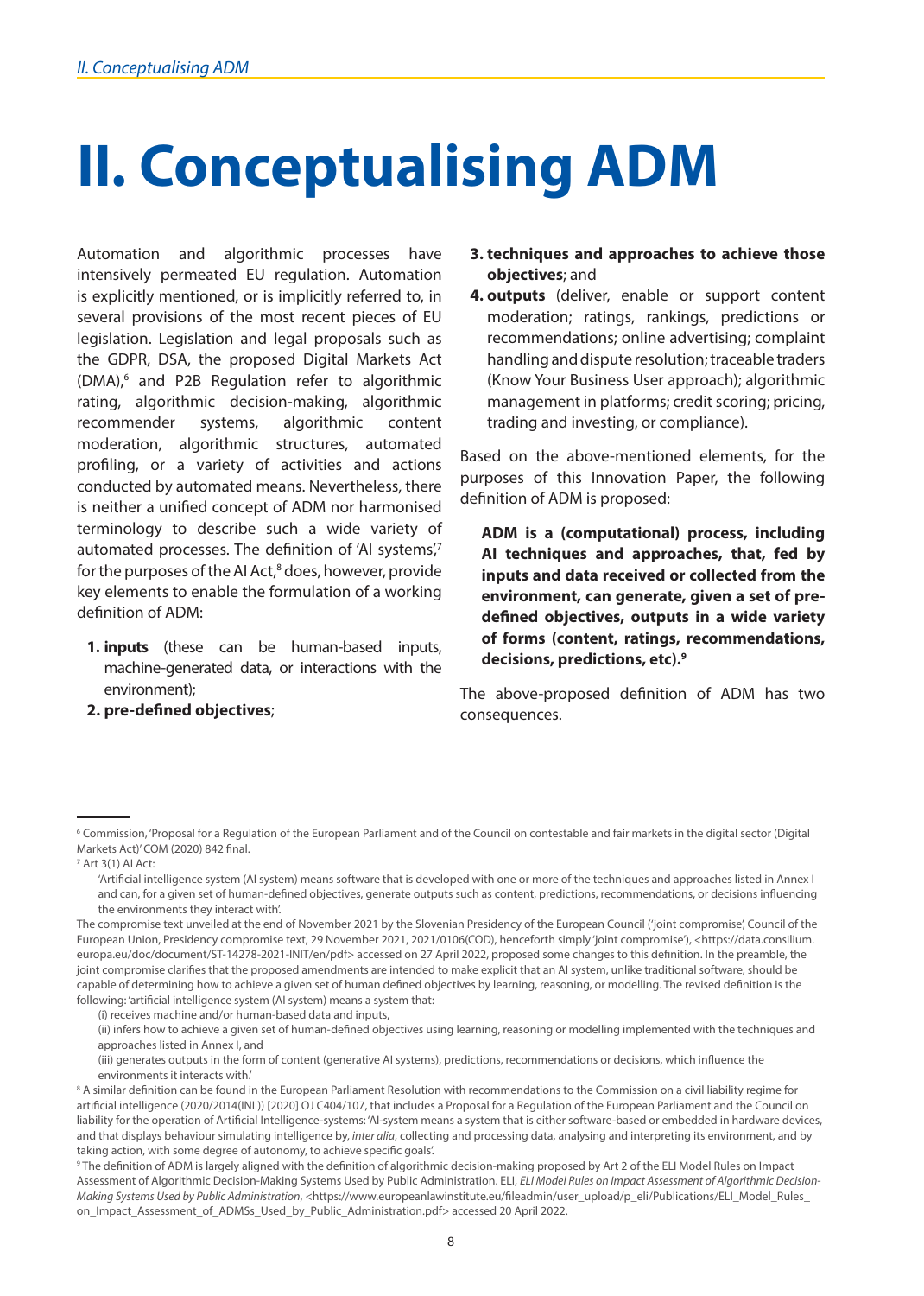1). First, *the concept of ADM includes algorithmic decision-making as well as AI-driven decision-making.* This is relevant for EU legislation, insofar as, while AI-specific legislation explicitly refer to and define AI systems within their scope, other texts (GDPR, DSA, DMA, P2B Regulation, Directive on Platform Work) refer, without defining it, to algorithmic processes, or automated means. Both categories of legislation are relevant in the attempt to specify potential uses and applications of ADM, to infer principles and to formulate harmonised rules for ADM.

2). Second, ADM can produce or deliver a myriad of outputs from a rating to a credit granting decision, from a movie recommendation to the allocation of work assignments, from an estimation of an insurance premium to a decision to remove illegal digital content. *The variety of outputs is immense. Thus, the resultant legal consequences and the applicable legal regimes to ADM differ and are potentially multiple and varied.* 

Assuming a diversity of outputs delivered by ADM, a relevant distinction is to be made between two categories of outputs. The classification is based on the position of the 'affected person' and their relationship with the ADM's output. To this end, the term 'affected person' denotes the person who interacts with the ADM, being the addressee of the ADM (person affected by the decision), or using or relying on its outputs for other purposes (relying on a recommendation or on a ranking to make a subsequent informed decision). The terminology used to describe the parties involved in the operation of ADM is further explained below (III).

2.a. The first category of possible outputs of ADM comprises ratings, rankings, predictions, recommendations, or content classification. The ADM lists, prioritises, classifies, rates, filters, ranks or recommends. The resulting output may be 'used' as an input to make subsequent decisions: what to buy, where to stay, which item to choose, whom to deal with. Thus, the output is not a decision which relates to the rights or the status of the person interacting with the ADM, or which has legal effects on them. Naturally, the person

can also be indirectly affected by the ADM if the prediction is inaccurate, the ranking is misleading, the rating is based on self-preferring practices, or the recommendation is biased to intentionally promote the acquisition of operator-sponsored products. Consequently, the person may subsequently make a 'wrong' decision as a result of relying on the ADM. But still, in all these cases, the ADM's output is an 'input' of the subsequent decision taken by the person interacting with the ADM. On the other hand, third parties can be directly affected by the ADM: the downrated seller who loses customers; the demoted professional user whose reputation is harmed; the author of content classified as unreliable who alleges that the decision encroaches upon their freedom of expression, or the unrecommended product manufacturer who alleges unfair competition.

2.b. The second category of outputs covers decisions adopted by the ADM related to the affected person. In such cases, the person interacting with the ADM is directly affected by it. The ADM scores, grants, awards, settles a dispute, handles a complaint, removes digital content, assigns work, closes an account, dismisses an employee, refuses a request for credit, or decides whether an event notified by a user has to be compensated as per the insurance policy terms and conditions. The ADM produces legal effects concerning the affected person and/or significantly affects their rights, legal or contractual status, or interests. The affected person is selected or rejected, scored, awarded, demoted, expelled from the platform, dismissed or is somehow directly affected by the decision.

The Guiding Principles apply to both types of outputs. However, the intensity of the legal effects in the second category of ADM requires closer scrutiny and greater legal control. Hence, certain Principles are only relevant for the second category, where the ADM makes decisions likely to produce legal effects for the affected person or to have a significant impact on their rights, status, or interests.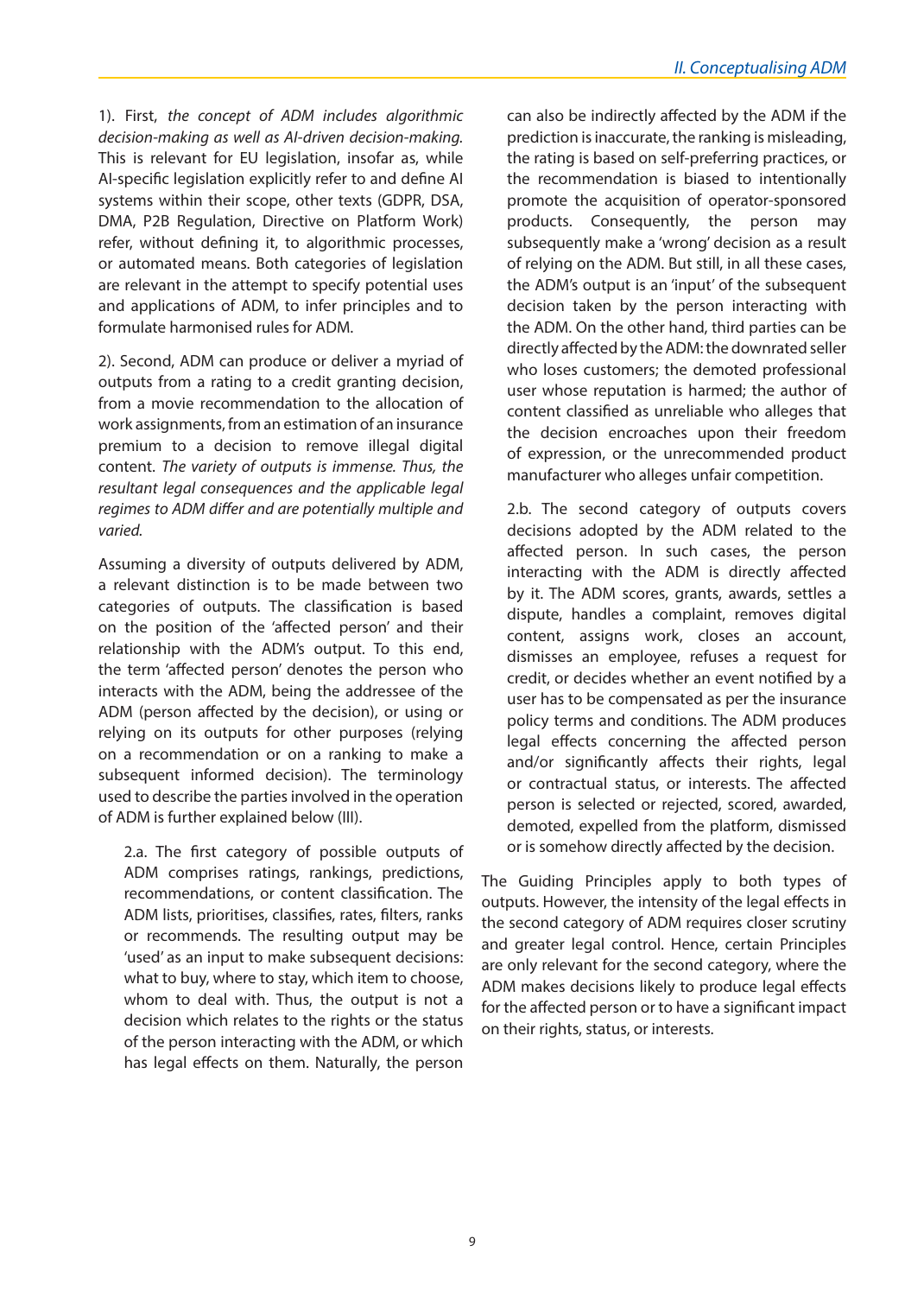### <span id="page-9-0"></span>**III. Relevant Parties Engaged in ADM**

For the purposes of this Innovation Paper, there are two main parties involved in the provision and the performance of ADM: the operator and the affected person.

The **operator** employs, implements, or utilises the ADM in the course of a professional, or business activity. Purely personal, non-professional activities are excluded from the scope. However, as ADM can be used in the provision of public services, in the context of dispute resolution, or in the performance of public administrative functions, the following Principles do not, in principle, differentiate between private and public activities and may potentially apply to public authorities implementing ADM, without prejudice to the application of additional specific principles and rules relevant to public services, or public authorities. The provision of public services or the exercise of public functions likely to materially impact citizens' rights and liberties should be subject to special regulatory scrutiny.<sup>10</sup> Likewise, legislators may consider it unacceptable to admit fully automated dispute resolution as access to justice would thus be deprived of human intervention. Thus, although these Principles aspire to lay the foundation for a comprehensive set of rules for ADM, and to that end, public entities are not per se excluded as operators (ie providing ancillary services or certain decisions), specific rules and principles will prevail on the basis of the nature of the service delivered or the decision adopted or supported by the ADM.

The concept of operator would describe what the AI Act (article 3(4)) terms 'user'. In the terminology and within the scope of the DSA, DMA, or the P2B Regulation, examples of operators of ADM would

be the 'provider of online intermediation services' (article 5 P2B Regulation) providing ranking functionalities, the 'very large online platforms' using recommender systems (article 29 DSA), the 'provider of hosting services' using automated means in content moderation (article 14(6) DSA), or the 'core platform service provider' (or, if designated as such, the gatekeeper) applying algorithms to the provision of a variety of services (DMA).

The definition of 'operator' (frontend operator) on the basis of control and benefit proposed in the Report on Liability for Artificial Intelligence and Other Emerging Digital Technologies<sup>11</sup> by the Expert Group on Liability and New Technologies – New Technologies Formation, and followed by the cited European Parliament (EP) Resolution of 20 October 2020 with recommendations to the Commission on a civil liability regime for artificial intelligence,<sup>12</sup> albeit formulated for the purposes of allocating civil liability, is aligned with the concept of 'operator' in this Innovation Paper. The operator is the person in control of the risks connected with the ADM and who benefits from its operation in the context of a particular activity. Therefore, the binomial controland-benefit defines who is the operator of the ADM.

The **affected person**, as described above (II), is the natural or legal person interacting with the ADM, either being the person affected by the final decision, or the person using or relying on, for subsequent purposes, including subsequent decision-making, the output of the ADM (prediction, recommendation, rating, ranking). The affected person can be a consumer or a professional user. Additional consumer protection rules apply if the affected person is acting

<sup>10</sup> ELI (n 9).

<sup>11</sup> Expert Group on Liability and New Technologies – New Technologies Formation, 'Liability for Artificial Intelligence and Other Emerging Digital Technologies' (2019) <https://op.europa.eu/en/publication-detail/-/publication/1c5e30be-1197-11ea-8c1f-01aa75ed71a1/language-en> accessed 20 April 2022.

<sup>&</sup>lt;sup>12</sup> European Parliament (n 8).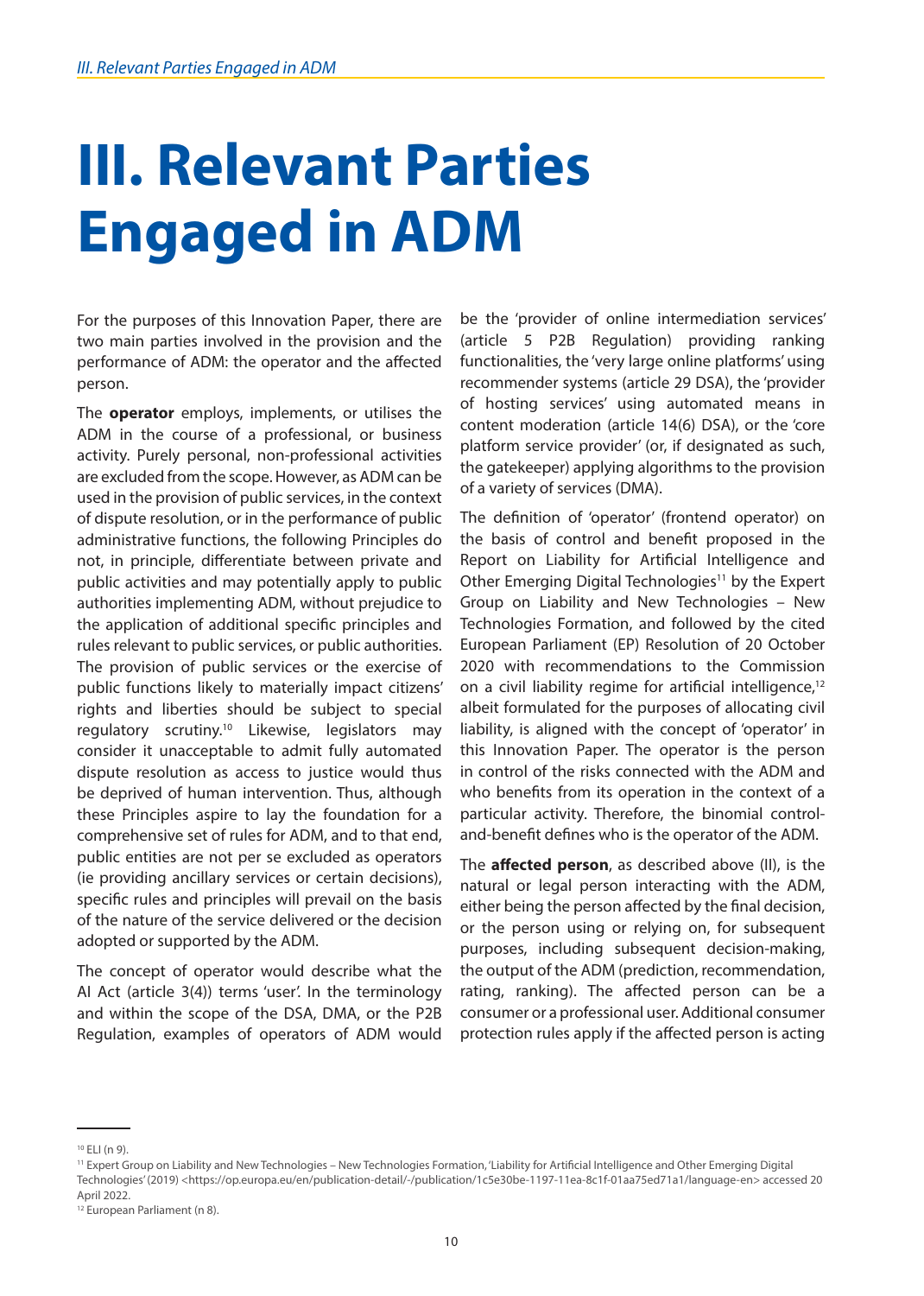outside the scope of an economic activity. Certain outputs of ADM systems may have systemic effects insofar as their operation potentially impacts a multitude of persons. The term 'affected person' also covers situations where the ADM makes (or supports) decisions affecting a group of persons, a category of potential beneficiaries, or a multitude of possible recipients (eg the calculation of benefits that affects a decision to grant or reject public aid and its amount, a published credit rating of investment funds that impairs the investment decisions of a multitude of unsophisticated investors).

Other than the affected person, **third parties** can also be affected by the ADM. Should the ADM rank, list, rate, recommend, or classify, third parties are positively, or negatively affected by the process and the output. By being downrated, unrecommended, demoted, or unlisted, third parties may undergo undesired consequences in their competitive positions, market share, or customer retention capabilities.

The **providers**, 13 the **importers** or the **distributors** of the ADM, as defined by the AI Act as those that develop, place on the market, import, or distribute, may also be relevant for some of the Guiding Principles formulated below. If so, they will be explicitly referred thereto. Otherwise, the Guiding Principles are addressed to operators in relation to the ADM that they implement, use and employ in their activities and for their intended purposes.

<sup>&</sup>lt;sup>13</sup> Providers include software developers, designers, and other providers participating in the development, design, and provision stages of ADM.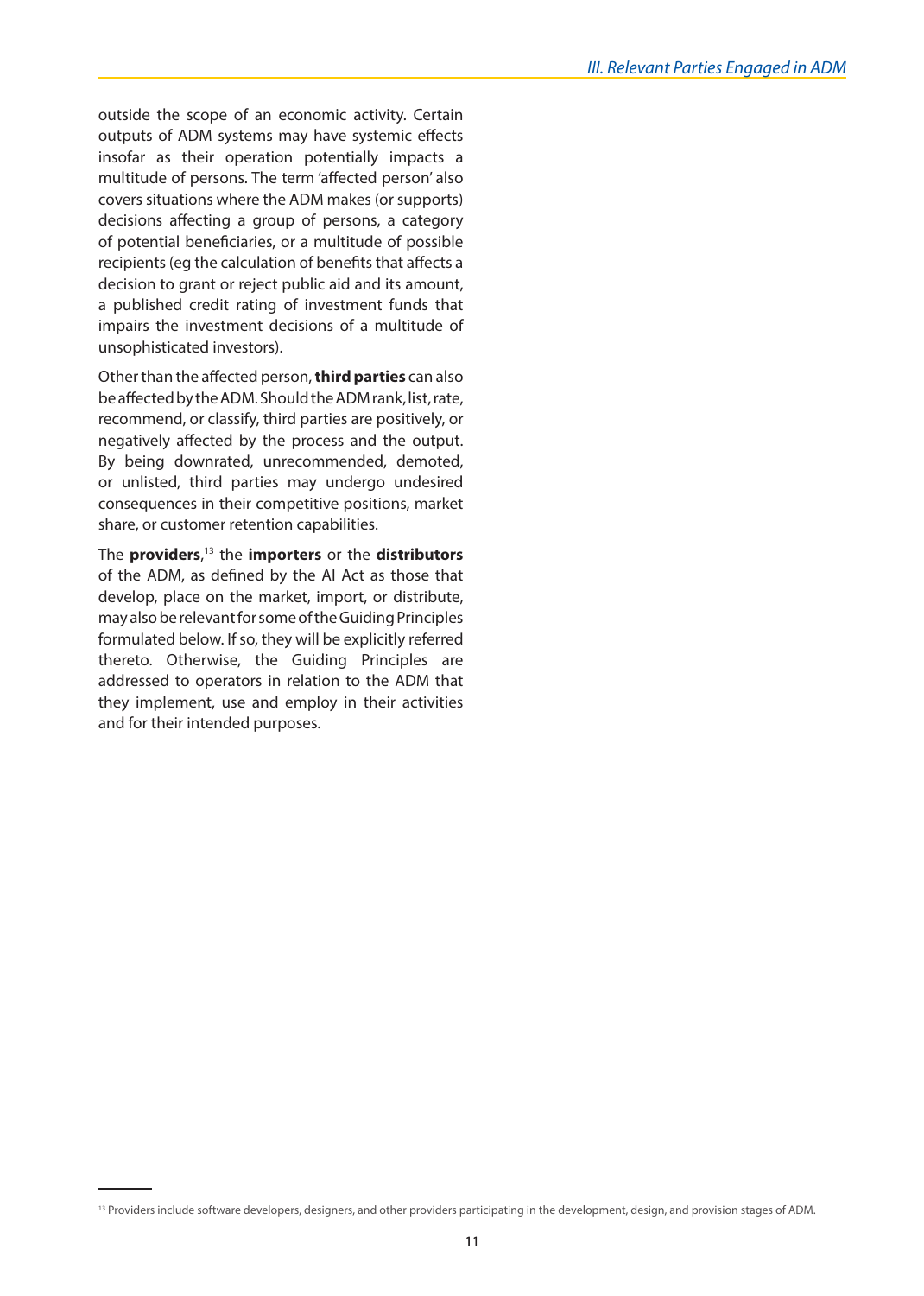# <span id="page-11-0"></span>**IV. ELI Guiding Principles for Automated Decision-Making in the EU**

#### **Guiding Principle 1: Law-compliant ADM**

An operator that decides to use ADM for a particular purpose shall ensure that the design and the operation of the ADM are compliant with the laws applicable to an equivalent nonautomated decision-making system.

Compliance with law is the first Guiding Principle in establishing an enabling legal regime for the use of ADM in any social or economy activity and for any particular purpose. Requiring that the design and the functioning of the ADM comply with applicable laws seems a basic and implied principle. Nevertheless, the acknowledgement of the law-compliance Principle is vital for fostering the use of ADM without compromising the protection of interests and rights at stake and, therefore, instrumental in providing a flexible and future-proof legal regime for ADM.

The law-compliance Principle plays a two-fold role.

On the one hand, it plays a limiting or negative role in deciding when the use of ADM is permitted and to which extent, and whether additional measures or safeguards have to be adopted. If an ADM cannot be designed, or cannot operate, in full compliance with applicable law, its use should be prohibited, limited or subject to certain conditions. This Principle provides guidance both to the legislator, where a general rule in a specific sector is to be adopted, and to the operator, who conducts a case-by-case assessment to decide when and whether to use ADM.

Illustration A. In an enforcement procedure for monetary claims, once a judicial enforcement order is generated, an ADM might easily identify the debtor's bank accounts and liquid assets and automatically take steps to complete the seizure, the transfer of the funds from the bank accounts, or the transfer of receivables or digital assets. The system will complete the actions on an automated basis. However, that would disregard the existence of exceptions, limitations, rights of preference or prior attachments likely to reduce the amount, or the right of the debtor to challenge that order as per applicable law. A law-compliant ADM has to integrate and properly assess these exceptions, otherwise, the enforcement might be excessive, abusive or unjustified. If the ADM cannot be designed in a way that can take into consideration all possible exceptions, as some require a case-by-case evaluation, additional measures limiting automation have to be implemented. Thus, a stay mechanism would be necessary to suspend the automated execution until the period for the debtor to challenge the order or to claim exceptions or limitations apply elapses.

Illustration B. An app for travel insurance covers the risks of flight delays and cancellations. The app operates on the basis of an ADM that receives inputs from airports, processes flight information, calculates compensation, and completes the payment. However, in the insurance terms and conditions, a limitation clause includes a list of circumstances exempting the insurer from paying compensation or entitling it to reduce the amount paid. The ADM has to be designed in such a way as to assess the occurrence of relevant exonerating/ limiting circumstances. The intervention of oracles (meteorology agency) may solve the problem by inputting relevant data into the ADM (eg storm alerts, snow, low visibility). However,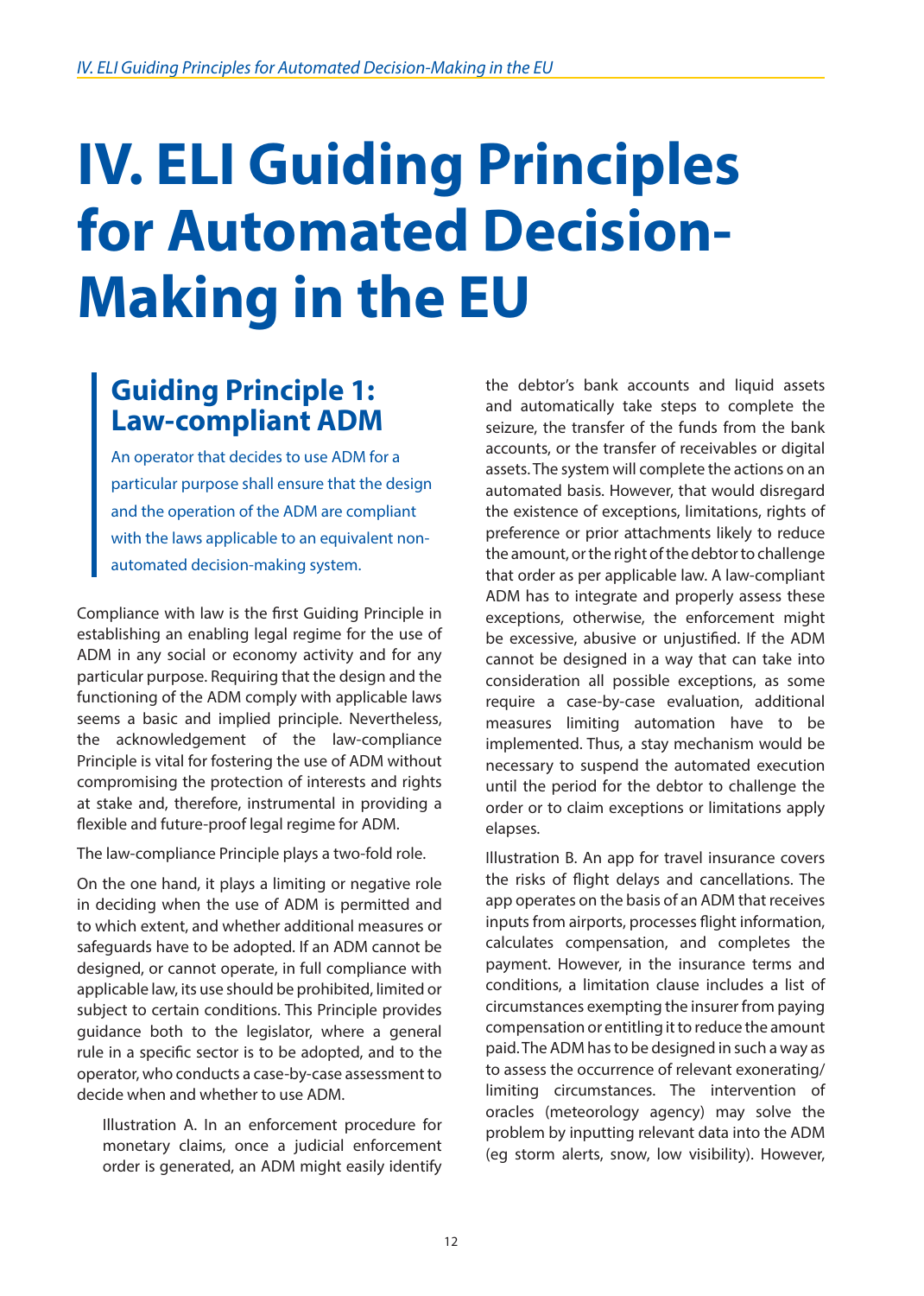<span id="page-12-0"></span>if the occurrence of the exonerating/limiting circumstances requires a judicial assessment or an expert appraisal, the ADM has to be designed and operated in a manner that ensures the decision is not definitively made until account is taken of any exonerating/limiting circumstances. Otherwise, the ADM would not be compliant with the terms and conditions of the insurance policy stipulated.

On the other hand, this Principle plays a positive or enabling role in promoting the use of ADM for any purpose. Provided that the ADM is designed and functions in full compliance with applicable law, the ADM shall not be denied legal effect, validity or enforceability solely on the grounds that the decision has been reached by automated means. The lawcompliance Principle enables the use of ADM without the need for specific recognition by the law.

Illustration C. A platform for delivery services implements an ADM that assigns work. Without prejudice to any algorithmic-specific rule, such as the provisions governing algorithmic management in the Directive on Platform Work, the ADM can be validly implemented by the platform, provided that the ADM complies with the applicable labour laws, respects working times as well as abides by relevant collective bargaining agreements and individual contractual conditions.

Illustration D. Regulation (EU) 2020/1503 on European crowd funding platforms<sup>14</sup> incidentally mentions 'automatic investing (auto-investing)' (recital 20), merely stating that it should be considered individual portfolio management of loans. However, there is no further reference in the provisions in relation to the use of automation, algorithms, or AI-driven functionalities. Should the ADM abide by the rules governing portfolio management, the use of ADM is permitted and is law-compliant. There is thus no need to specifically acknowledge the validity of algorithmic investing.

The Principle of non-discrimination (Guiding Principle 2), complemented by Guiding Principle 1 on law compliance, lay the foundations for the valid and enforceable use of ADM for automatic investing.

This Principle has to be complemented with Guiding Principle 11 (Responsible ADM) that goes beyond law compliance and incorporates other fundamental values, goals and interests into the development, the provision, and the use of ADM.

#### **Guiding Principle 2: Non-discrimination against ADM**

As a general rule, ADM shall not be denied legal effect, validity or enforceability solely on the grounds that it is automated.

The principle of non-discrimination is widely recognised in international legal harmonisation instruments on the use of electronic communications in international contracts. The United Nations Commission on International Trade Law (UNCITRAL) Model Law on Electronic Commerce (1996), on Electronic Signatures (2001), and on Electronic Transferable Records (2017) are all based on the principles of non-discrimination, technological neutrality and functional equivalence. More precisely, the United Nations Convention on the Use of Electronic Communications in International Contracts  $(2005)^{15}$  extends the principle of non-discrimination to the use of automated systems whose actions are not reviewed or triggered by natural persons.<sup>16</sup> Thus, in the absence of human intervention, the action performed by an automated system shall not be denied legal effect, validity or enforceability solely on the grounds that it is performed by automated means.

<sup>14</sup> Regulation (EU) 2020/1503 of 7 October 2020 on European crowdfunding service providers for business, and amending Regulation (EU) 2017/1129 and Directive (EU) 2019/1937 [2020] OJ L347/1.

<sup>15</sup> United Nations Convention on the Use of Electronic Communications in International Contracts (New York, 2005) (adopted 23 November 2005, entered into force 1 March 2013).

<sup>&</sup>lt;sup>16</sup> Art 12: Use of automated message systems for contract formation: 'A contract formed by the interaction of an automated message system and a natural person, or by the interaction of automated message systems, shall not be denied validity or enforceability on the sole ground that no natural person reviewed or intervened in each of the individual actions carried out by the automated message systems or the resulting contract'.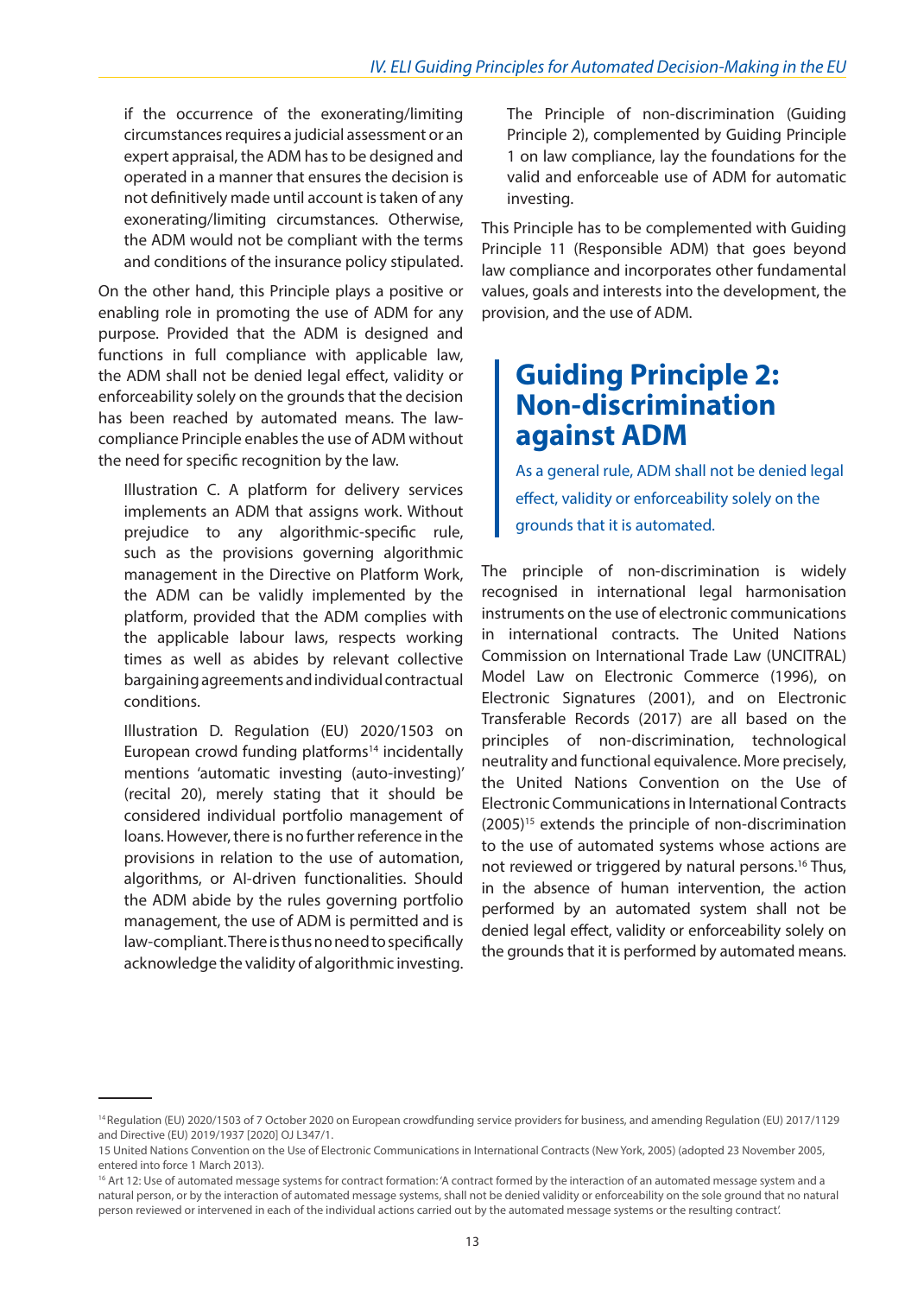This Principle should inspire an enabling legal regime for ADM in the EU. In conjunction with Guiding Principle 1, the non-discrimination Principle endorses the use of law-compliant ADM, unleashing the full potential of automation without compromising the protection of rights and liberties.

Illustration A. In a procurement system, bidders eligible for subsequent evaluation and interviews are shortlisted by automated means. The ADM takes into consideration, in conformity with the law and the relevant terms of reference, all relevant, objective, and quantifiable criteria requested in the tender. The shortlisting by automated means has the same legal effects as a human selection procedure.

Illustration B. An electronic auction platform for improving the realisation of value of collateral is based on an algorithmic pricing mechanism. The ADM initiates the auction, sets the price, and adjudicates the sale. The ADM, in compliance with the law, has the same legal effects as a humandriven adjudication.

A non-discrimination rule does not necessarily mean that algorithmic-specific rules cannot be adopted. Certain rules, such as those providing for duties of transparency, explainability or human review, are indeed technology-dependent. They apply precisely where an algorithmic process exists. However, these duties, unless so provided by law, do not result in a questioning or challenging of the legal effects attributed to the ADM, its validity or its enforceability. If other legal consequences derive from failing to comply with such algorithmic-specific duties, the non-discrimination Principle is still preserved.

Illustration C. In the DSA, implied references to automation and algorithmic decisions are scattered throughout the text without specifying the applicable regime. Guiding Principles 1 and 2 both provide guidance on implementing and developing ADM for a variety of purposes, even if there is no explicit recognition by the law:

Measures against misuse (article 20 DSA):<sup>17</sup> does an evaluation 'on a case-by-case basis' exclude any form of automation? Or, on the contrary, is automation allowed? Automation is allowed and ADM systems are designed to detect the reiterative submission of manifestly unfounded notices or complaints. Provided that the ADM is designed to assess all the relevant circumstances as listed in article 20(3) DSA on a case-by-case basis, there is no objection to this use.

Traceability of traders (article 22 DSA): is the use of automated means for collecting, detecting errors, and/or verification of information provided by traders permitted? Online platforms can employ automated systems to assess the reliability, completeness and accuracy of the information provided by traders or obtained by the platform to identify them. ADMs for such purposes are valid and enforceable, provided that they are designed to comply with article 22(2) and (3) DSA.

The non-discrimination Principle can be limited, exempted, or subject to conditions. Decisions that are likely to significantly affect fundamental rights or liberties (eg deprivation of rights, imprisonment, loss of the right to vote, interference with freedom of expression) or have other relevant legal effect (eg dismissal, closure of an account, loss of access to a service) on the user might be subject to a humanreview procedure in accordance with Guiding Principle 10.

Illustration D. Article 17(5) DSA prevents online platforms from making decisions by internal complaint-handling systems solely on the basis of automated means. Consequently, the ADM can assist or support the decision, but the decisionmaking cannot be entirely and exclusively automated.

<sup>&</sup>lt;sup>17</sup> Art 20(3) DSA: '... 3. Online platforms shall assess, on a case-by-case basis and in a timely, diligent and objective manner, whether a recipient, individual, entity or complainant engages in the misuse referred to in paragraphs 1 and 2, taking into account all relevant facts and circumstances apparent from the information available to the online platform. Those circumstances shall include at least the following: (a) the absolute numbers of items of manifestly illegal content or manifestly unfounded notices or complaints, submitted in the past year; (b) the relative proportion thereof in relation to the total number of items of information provided or notices submitted in the past year; (c) the gravity of the misuses and its consequences; (d) the intention of the recipient, individual, entity or complainant …'.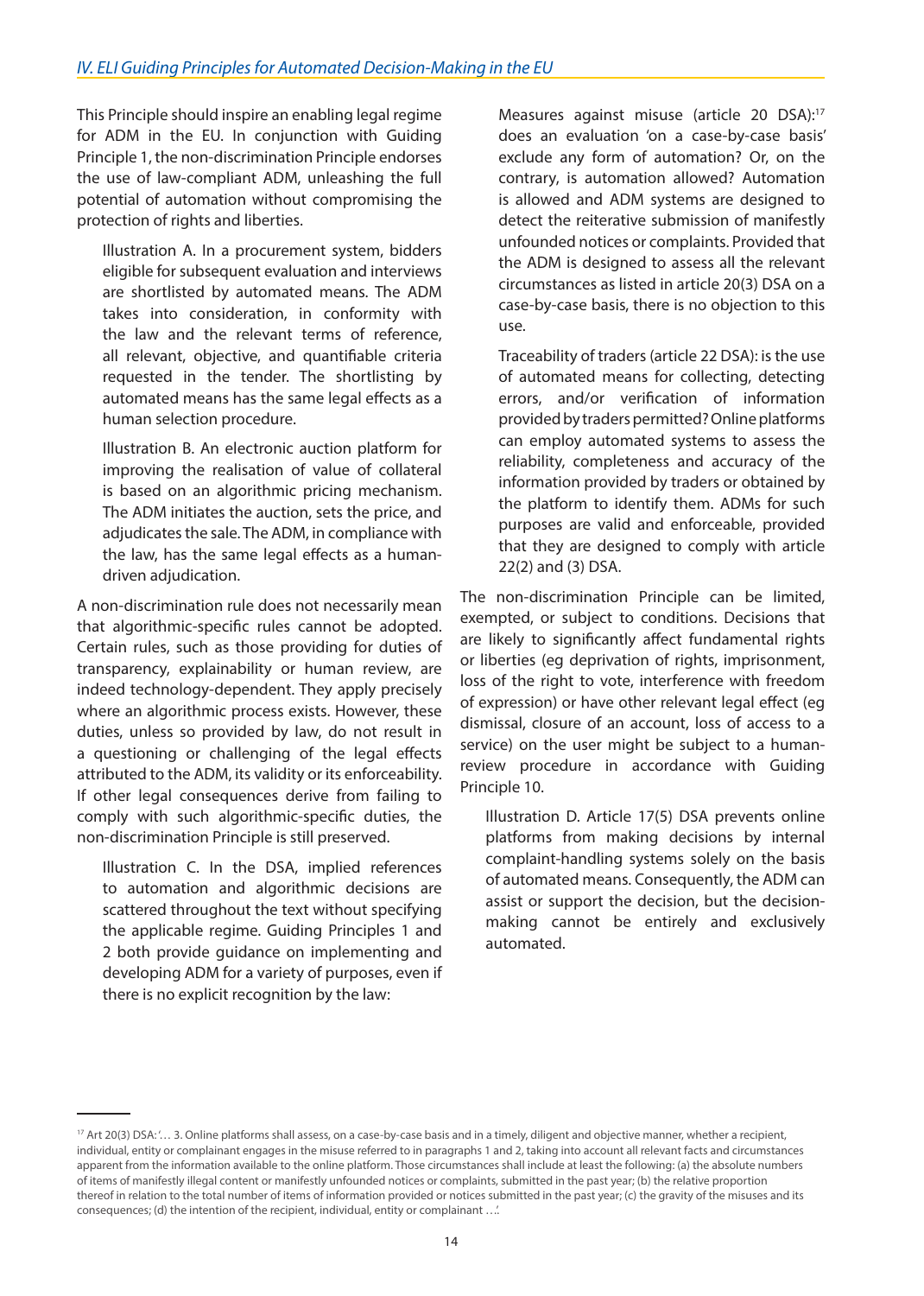#### <span id="page-14-0"></span>**Guiding Principle 3: Attribution of decisions adopted by ADM**

The decision adopted by ADM shall be attributed to the operator. The operator shall not deny the attribution of a decision solely on the grounds that it was made by automated means.

The decision taken by ADM is deemed to be the decision of the operator implementing, employing or using that ADM for making or supporting its decisions. Accordingly, the legal consequences of such a decision are to be attributed to the operator, regardless of the fact that the decision was arrived at by automated means.<sup>18</sup>

This Principle has a twofold impact:

On the one hand, the operator has to assume the legal effects and bear the consequences of the ADM's decision. That refers to the attribution of the legal effects and consequences to the operator as the decision maker: ie the contracting party (if the ADM concludes a contract vis-à-vis the affected person), the party of a declaration of will or a pre-contractual action, the promisor, or the party adopting a unilateral decision (ranking, downrating, demoting, removing). This Principle is complemented by Guiding Principle 7 that provides a specific rule for the allocation of liability.

On the other hand, the operator cannot excuse itself from complying with the ADM's decision or bearing the legal consequences arising therefrom, solely on the grounds that the decision was made by automated means. The operator can also not deny that the decision can be attributed to it on the grounds that the ADM was developed by a

third-party provider, or that data was collected from third-party data providers. The decision is not attributed to the programmer, the provider, the distributor or data providers. The operator is responsible for ensuring that the ADM is fit for its intended purpose and operates as it should.

Neither the autonomous nature of the process nor the malfunctioning of the ADM justifies non-attribution per se. Of course, the operator is entitled to prove that the decision was erroneous due to a system failure, inaccurate data or third-party interference, despite the operator having acted with due diligence to prevent such circumstances. In such cases, the burden of proof is on the operator. By providing evidence of the malfunctioning of the ADM, the operator is not denying that the decision can be attributed to it but is rather proving that an invalidating, excusable mistake that might render the decision null and void or annullable, or excuse liability under the applicable liability framework (as per Guiding Principle 7) has occurred.

Illustration A. An e-recruiting programme implemented by a service company ranks applicants, shortlists eligible candidates, and finally selects the chosen candidate who automatically receives an offer of employment. The recruitment decision is attributed to the company, as it is the operator.

Illustration B. A health insurance app implemented by an insurer enables the user to fill out a health questionnaire and to put forward an insurance proposal. The app assesses the eligibility conditions, calculates the premium, and accepts or rejects the insurance request. The decision to refuse the proposal or to conclude the insurance contract is attributed to the insurer operating the app. The insurer is the operator of the ADM and becomes the contracting party vis-à-vis the insured upon the acceptance of the insurance proposal.

Art 13: Attribution of data messages

<sup>&</sup>lt;sup>18</sup> A similar principle was already enshrined in the UNCITRAL Model Law on Electronic Commerce:

<sup>&#</sup>x27;(1) A data message is that of the originator if it was sent by the originator itself.

<sup>(2)</sup> As between the originator and the addressee, a data message is deemed to be that of the originator if it was sent: (a) by a person who had the authority to act on behalf of the originator in respect of that data message; or

<sup>(</sup>b) by an information system programmed by, or on behalf of, the originator to operate automatically …'.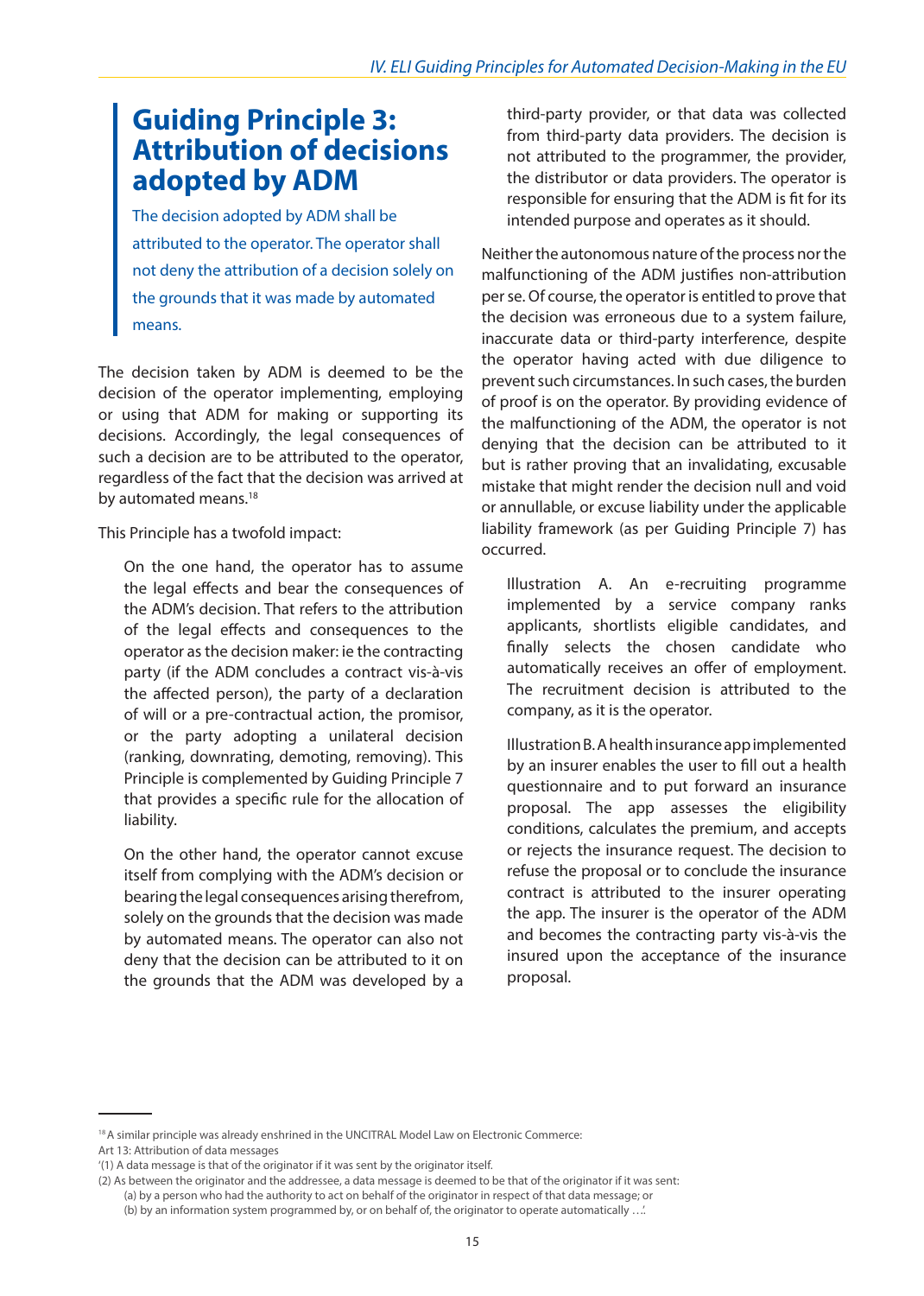<span id="page-15-0"></span>This Guiding Principle is complemented by the riskallocation Principle (Guiding Principle 7) that holds the operator liable. Both Principles aim to allocate legal effects and liability risks but they tackle two different legal issues. This Principle addresses the attribution of legal effects arising from the decisions stemming from the ADM; whereas the risk-allocation Principle (Guiding Principle 7) provides guidance in allocating liability for any damage caused by the operation of the ADM, including its non-functioning, the fact that no decision is adopted, or the damaging consequences of the intended operation.

Relevant contracts, or operating agreements related to the operation of the ADM, can help to identify or to confirm who the operator is by supplementing or contractually clarifying the control and benefit test as described in Guiding Principle 7.

#### **Guiding Principle 4: Disclosure that the decision-making is automated**

Unless it is obvious or unnecessary from the circumstances and the context of use or exempted by law, it shall be disclosed that the decision is being made by automated means.

Disclosing the fact that the system is automated (decision-making, facial recognition, content generation, profiling, credit scoring, etc) would allow parties to make informed decisions, minimise the manipulative or misleading effects of such a system, and enable objections to be subjected to such automated processes, where applicable. Therefore, it is particularly critical when the ADM makes a decision that can have legal effects on the rights, or the legal or contractual status of the affected person. The rationale underlying this Principle is similar to the rule requiring commercial communications (advertising) to be clearly identifiable as such,<sup>19</sup> so that the addressee is alerted and prepared to make informed free decisions.

The AI Act relies on transparency with such purpose for systems that interact with humans, detect emotions, or generate or manipulate content ('deep fakes') – article 52. Likewise, disclosure of the automated nature of the decision is also presumed in article 22 GDPR as a prerequisite to exercising the right to object. As, in fact, articles  $13(2)(f)$ ,  $14(2)(g)$  and  $15(1)$ (h) GDPR explicitly include the information about the existence of ADM, including profiling (referred to in article 22 GDPR), in the list of further information that the controller shall provide the data subject with to ensure fair and transparent processing.<sup>20</sup>

This Guiding Principle exclusively refers to disclosing the fact that the decision is made by automated means. Beyond that, transparency and explainability of the parameters, the conditions, and the criteria an algorithm-driven system works on are policy solutions already contemplated in the GDPR and today commonly shared by the DSA, the P2B Regulation and the DMA. Thus, the information that the controller has to provide in respect of ADM, pursuant to articles 13, 14 and 15 GDPR, is not limited to the existence of ADM, but also has to include the logic behind the decision-making, as well as the significant and envisaged consequences of such automated processing for the data subject. However, the transparency obligations in the AI Act for highrisk systems go further and refer to clear instructions for use and other relevant information for users (article 13). The aim of this Guiding Principle is simply to ensure that the affected person becomes aware that they are interacting with (and possibly affected by a decision made by) an ADM.

How the information is effectively disclosed depends upon the context of use and the circumstances surrounding the operation of the ADM. Should the use of ADM be continuous and recurrent throughout

<sup>&</sup>lt;sup>19</sup> Directive 2000/31/EC of the European Parliament and of the Council of 8 June 2000 on certain legal aspects of information society services, in particular electronic commerce, in the Internal Market ('Directive on Electronic Commerce') [2000] OJ L178 /1, Art 6(a).

<sup>&</sup>lt;sup>20</sup> Same paragraph in arts 13(2)(f), 14(2)(g) and 15(1)(h): 'the existence of automated decision-making, including profiling, referred to in Article 22(1) and (4) and, at least in those cases, meaningful information about the logic involved, as well as the significance and the envisaged consequences of such processing for the data subject.'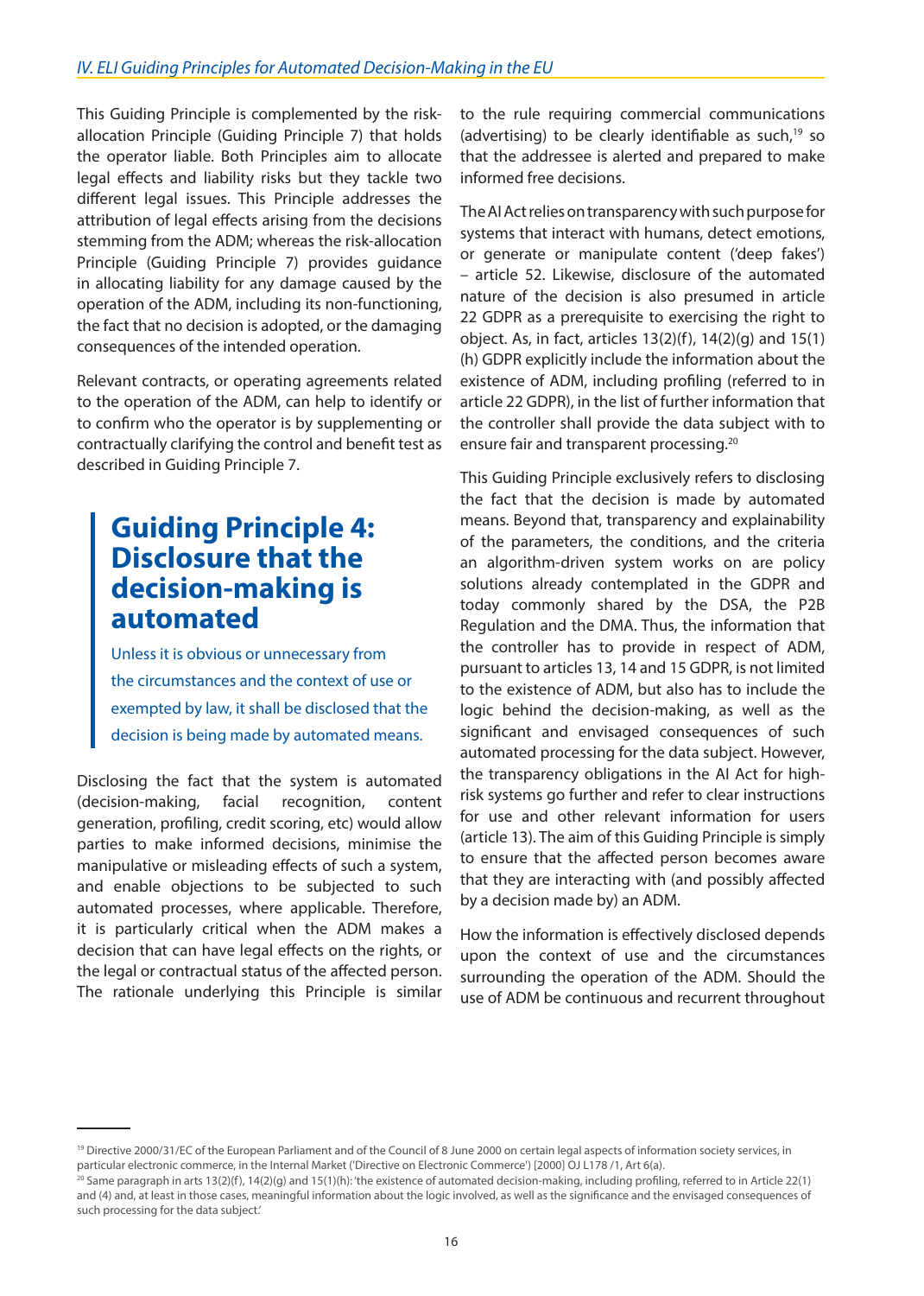<span id="page-16-0"></span>the contractual relationship cycle, as in the case of algorithmic management in platforms, the information<sup>21</sup> is to be provided to a worker, say, in a document and in advance (at the latest on the first working day) – article 6(3) Directive on Platform Work. Equally, that information can be stated in the terms of reference of a tender, among the conditions for an award, or in a competition call. However, in other situations, the information needs to be disclosed at the moment that the affected person begins to interact with (or be affected by) the ADM if there was no prior contact between the parties or a long-term relationship that may render a previous disclosure feasible.

Illustration A. A bank has implemented an ADM to assess the creditworthiness of credit applicants and screen eligible loan requests. The applicant has to fill out a questionnaire and submit their request via the bank app. The entire process is fully automated. The applicant is informed by way of a final decision of the refusal of the loan request or its acceptance. Only if loan conditions need to be discussed further will the applicant deal with bank staff. The applicant may not be aware that the submission and the screening process are fully automated. This process might not be sufficiently evident. Therefore, the bank has to ensure that the app alerts the applicant that the decision is made by ADM.

The duty to disclose should be linked to any ADM used by an operator, even if it does not produce the final decision but merely provides input for the decision-making process. For instance, if the credit scoring is based on automated profiling and then inputted into the ADM deciding on the approval or the rejection of the loan request, disclosure should also cover the scoring.

Insofar as the aim of this Principle is to protect the affected person from unknowingly interacting with ADM and ensuring they are aware of such process, a duty to disclose may not arise if it is obvious (or unnecessary) from the context of use or the circumstances under which the ADM operates that the decision is made by automated means. Such duty may be unnecessary if there is a previous commercial agreement establishing the use of the ADM, or the parties have a long-term relationship where the use of ADM is recurrent and the parties are aware of this. The absence of a need for disclosure should be carefully assessed in the case of standard terms and consumer transactions. A case-by-case assessment would determine how evident it should be for an average user that the decision is automatically taken. Several criteria may be taken into consideration: where the ADM is located, interface design, means of interaction between the affected persons and the ADM, types of decisions, context, transactional environment, etc. The targeted audience of a specific ADM should also be taken into account (minors, elderly people, etc).

Illustration B. An electronic appliances store has installed a customer service robot at the main entrance of their premises. The robot processes basic complaints and settles claims at a primary stage. As the complaints are handled in situ, it is obvious for any affected person that it is interacting with an automated system and that a decision will be made by ADM.

#### **Guiding Principle 5: Traceable decisions**

ADM shall be designed and operate in a manner that enables the traceability of any decision.

The Principle of traceability is a prerequisite for the effective implementation of other Principles. Traceable decisions enable the human review of significant decisions, substantiate the statement of reasons when it has to be issued, and complement the risk-allocation rule on the operator insofar as the

<sup>&</sup>lt;sup>21</sup> Art 6(2) Directive on Platform Work: 'The information referred to in paragraph 1 shall concern: … (b) as regards automated decision-making systems:

<sup>(</sup>i) the fact that such systems are in use or are in the process of being introduced;

<sup>(</sup>ii) the categories of decisions that are taken or supported by such systems;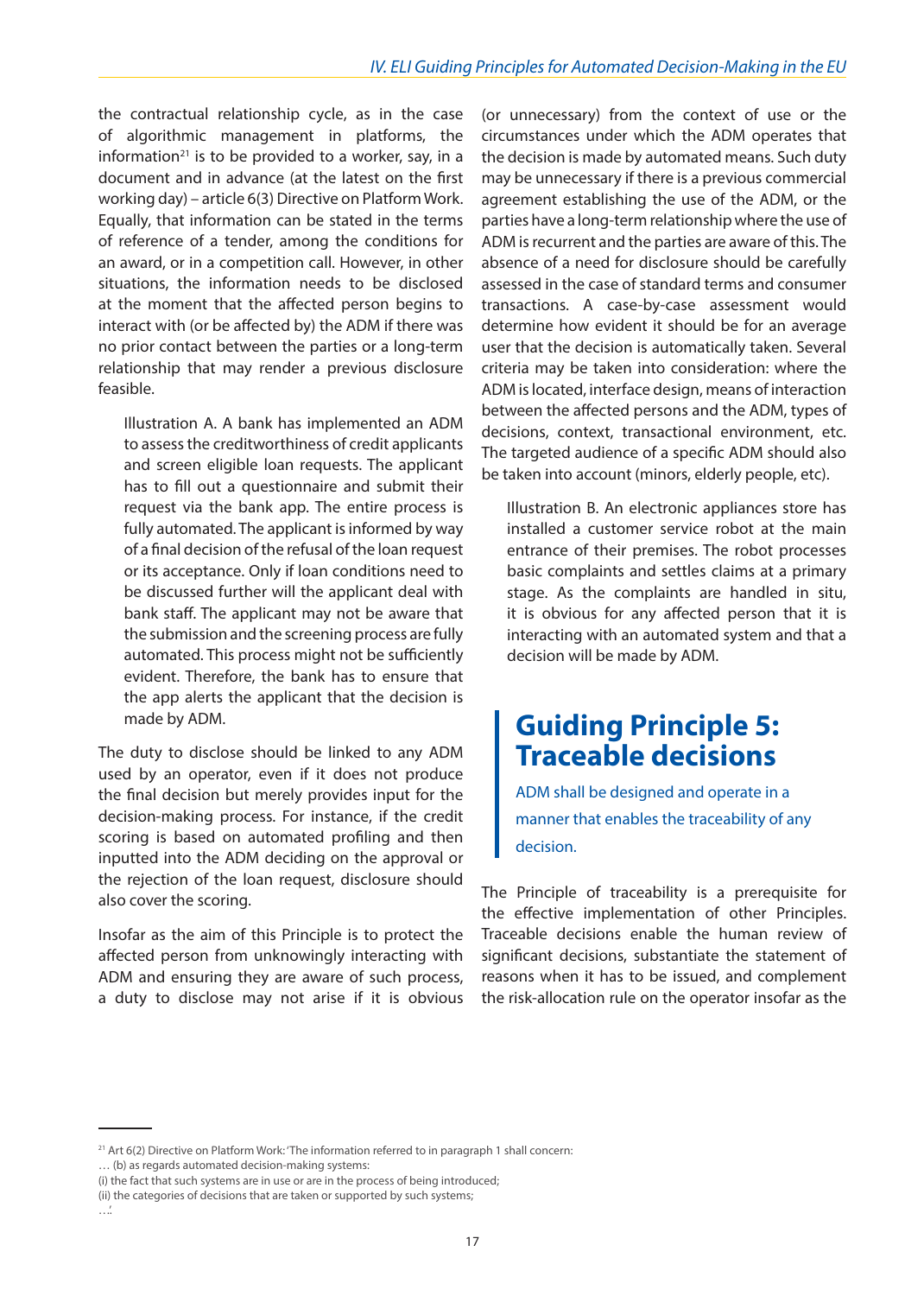causes provoking malfunction, bias or failure can be investigated.

The ADM has to be designed and operated in such a way as to allow the traceability of decisions when so required. Traceability is a technical possibility but it is not an obligation for each delivered output. Otherwise, all the benefits of automation in cost reduction, time saving, and effectiveness would be reduced. Each decision is not expected to be traceable for the person affected by the ADM. The operator should be in a position to trace any decision either for internal purposes, auditing or monitoring, or upon the request of the affected person in certain circumstances.

The traceability Principle is not equivalent to the Principle of transparency. Informing affected persons of the criteria, parameters, and correlations of the ADM provides a generic image of the decision-making process, without explaining the concrete decisionmaking path for a specific decision. Traceability is a decision-specific exercise, upon request or under certain circumstances (ie for evidentiary purposes), that manifests itself in a concrete exploration of causes, steps, and concurring factors leading to a specific output.

Illustration. For the purposes of minimising tax fraud, a tax authority has implemented an algorithmic process that assesses the risk of tax evasion on the basis of a set of pre-defined criteria revealing or evidencing fraudulent or suspicious behavioural patterns. After several months of functioning, it is alleged by a group of affected persons that the ADM's operation is discriminatory. The affected persons argue that the ADM systematically raises the risk of tax evasion by non-nationals. A legal action for the authority to review the process and reassess the sanctions imposed is initiated by a group of victims. The tax authority must be in a position to trace all the challenged decisions and provide evidence for the proceedings.

Rendering traceability feasible depends upon the implementation of auxiliary measures, functionalities, and procedures: logging, event record retention, event log management. The ADM has to be equipped with these features by design and, therefore, from the production stage and before being placed on the market. The producer, the provider, the distributor in the EU, or the importer are responsible for guaranteeing that the system put into circulation is duly equipped with such features. However, the operator should ensure that the ADM employed in its activity allows for the traceability of decisions. In that regard, the operator should guarantee that decisions are traceable for the user. Traceability standards and methodologies would help to develop best practices for the implementation of this Principle in industry. Following the same logic proposed by the *Report on Liability for Artificial Intelligence and Other Emerging Technologies* by the Expert Group on Liability and New Technologies – New Technologies Formation, in order to establish the liability of the producer and to entitle the operator to file a recourse claim against a producer who failed to equip a system with these required features, the operator would inform the affected person of the traceability of decisions and would have a recourse claim against the producer (provider, importer, distributor) if these logging functions were not present.<sup>22</sup>

 $22$  Expert Group on Liability and New Technologies – New Technologies Formation (n 11):

<sup>&#</sup>x27;9. Logging by design ([20]–[23])

<sup>[20]</sup> There should be a duty on producers to equip technology with means of recording information about the operation of the technology (logging by design), if such information is typically essential for establishing whether a risk of the technology materialised, and if logging is appropriate and proportionate, taking into account, in particular, the technical feasibility and the costs of logging, the availability of alternative means of gathering such information, the type and magnitude of the risks posed by the technology, and any adverse implications logging may have on the rights of others.

<sup>[21]</sup> Logging must be done in accordance with otherwise applicable law, in particular data protection law and the rules concerning the protection of trade secrets.

<sup>[22]</sup> The absence of logged information or failure to give the victim reasonable access to the information should trigger a rebuttable presumption that the condition of liability to be proven by the missing information is fulfilled.

<sup>[23]</sup> If and to the extent that, as a result of the presumption under [22], the operator were obliged to compensate the damage, the operator should have a recourse claim against the producer who failed to equip the technology with logging facilities'.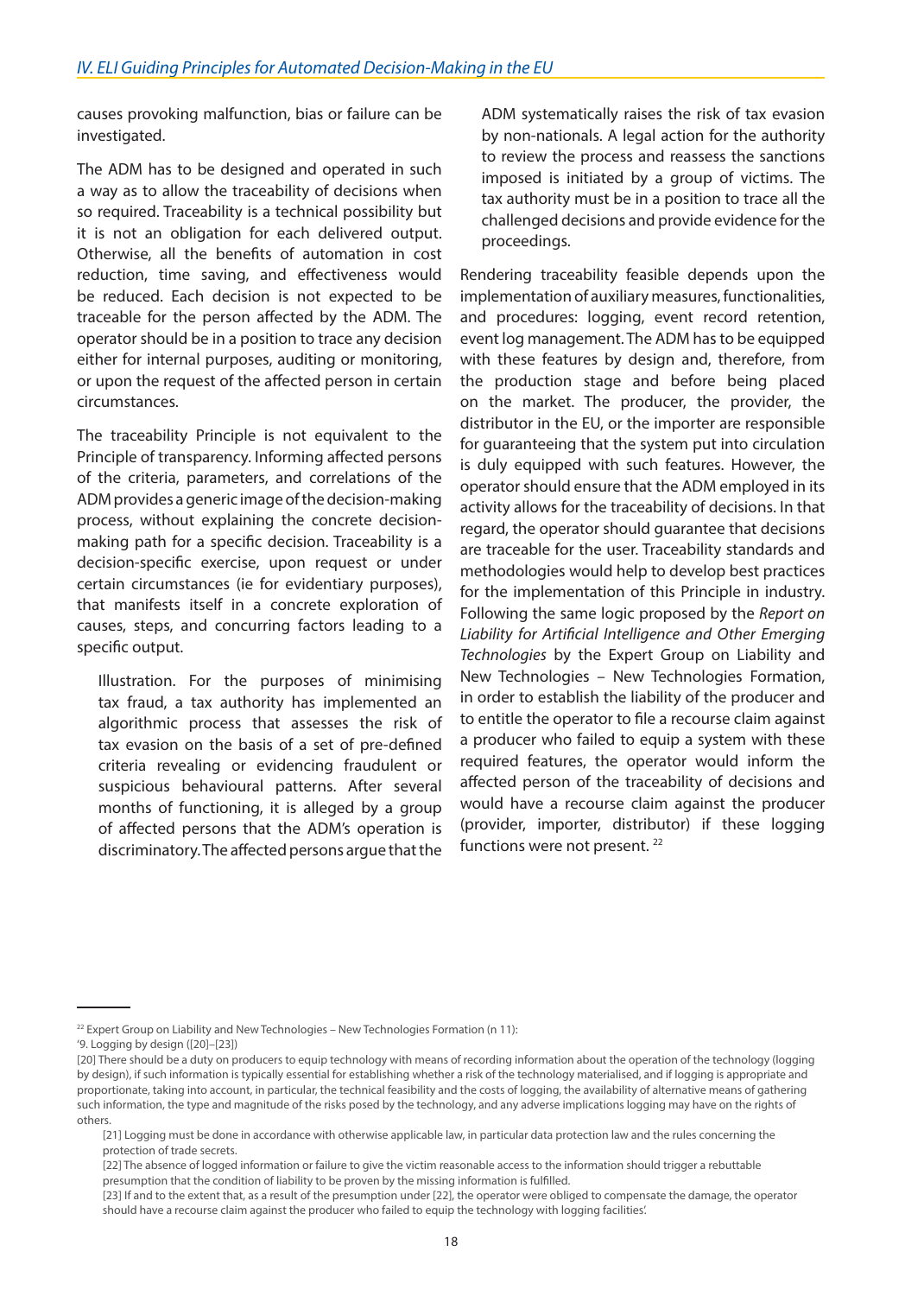#### <span id="page-18-0"></span>**Guiding Principle 6: Reasoned decisions**

The complexity, the opacity or the unpredictability of ADM is not a valid ground for rendering an unreasoned, unfounded or arbitrary decision.

The complexity of the algorithms driving the ADM, the multitude of inputs and concurring factors throughout the process, or the unpredictability instilled by machine-learning/deep-learning techniques should not per se render the decision unreasoned, arbitrary, or unfounded.

The operator should ensure that any decision made or assisted by the ADM and employed for the intended purpose can be explained. Complex, opaque or unpredictable features should not be brought forward as excuses not to give reasons or to refuse to account for the decisions made by the ADM. Otherwise, the affected person is unprotected and defenceless against unfounded decisions. In the absence of reasons underlying a decision, the affected person is not in a position to assess the correctness of the decision and is deprived of the right to challenge a decision affecting them.

As mentioned above, articles 13(2)(f), 14(2)(g) and 15(1)(h) GDPR expressly require that the controller provide the data subject with 'meaningful information about the logic' involved in automated decision-making, and 'the significance and envisaged consequences of such' automated processing. Mere transparency of parameters, criteria, and factors upon which the ADM is based guarantees neither that the decision is properly reasoned nor that the data subject understands the basis upon which the decision has been made. The principle of reasoned decisions goes beyond transparency.

The DSA, in its article 15, provides for the duty of hosting services providers to provide a clear and specific statement of reasons for each decision to remove or disable access to specific pieces of information provided by recipients of the service. The statement of reasons has to at least contain the information listed in article 15(2) DSA. One of the aims of the statement of reasons is precisely to allow the affected person (recipient of the service in the DSA terminology) to effectively exercise the redress possibilities available in respect of the decision, ie internal complaint-handling mechanisms, out-ofcourt dispute settlement and judicial redress.

The Directive on Platform Work also stipulates, in its article 8(1), that:

'(d)igital labour platforms shall provide the platform worker with a written statement of the reasons for any decision taken or supported by an automated decision-making system to restrict, suspend or terminate the platform worker's account, any decision to refuse the remuneration for work performed by the platform worker, any decision on the platform worker's contractual status or any decision with similar effects.'

Both legal provisions above are evidence and expressions of the principle of reasoned decisions. Their respective scopes of application reveal that those decisions likely to significantly affect a person's legal or contractual status, to impact their rights, or restrict, suspend or terminate the affected person's account – insofar as that entails the limitation or the termination of the exercise of rights – should be reasoned. Even if the decisions are taken by automated means, an explanation for them and the underlying reasoning behind them should be provided in the accompanying statement of reasons.

Not every output of an ADM process will have to be accompanied by a statement of reasons. In the case of ratings, rankings or recommendations, the mere transparency of the relevant criteria fulfils all the needs of the person who relies upon them.

The statement of reasons has to be proportionate in terms of costs and complexity for the operator, and formulated in such a way that the affected person can easily comprehend the specific decision under the given circumstances. Thus, a generic, standardised statement may not be sufficient. The statement of reasons has to be 'as precise and specific as reasonably possible' (article 15(3) DSA) and this requires that consideration be taken of the type of decision, the potentially affected rights or the complexity of the case. A decision dismissing an employee, resolving a complaint or settling a dispute should be more extensively reasoned in order to allow the affected person to protect and defend their rights, whereas a decision to remove illegal or inappropriate content can simply be explained by reference to the illicit character or the violated provision of the platform's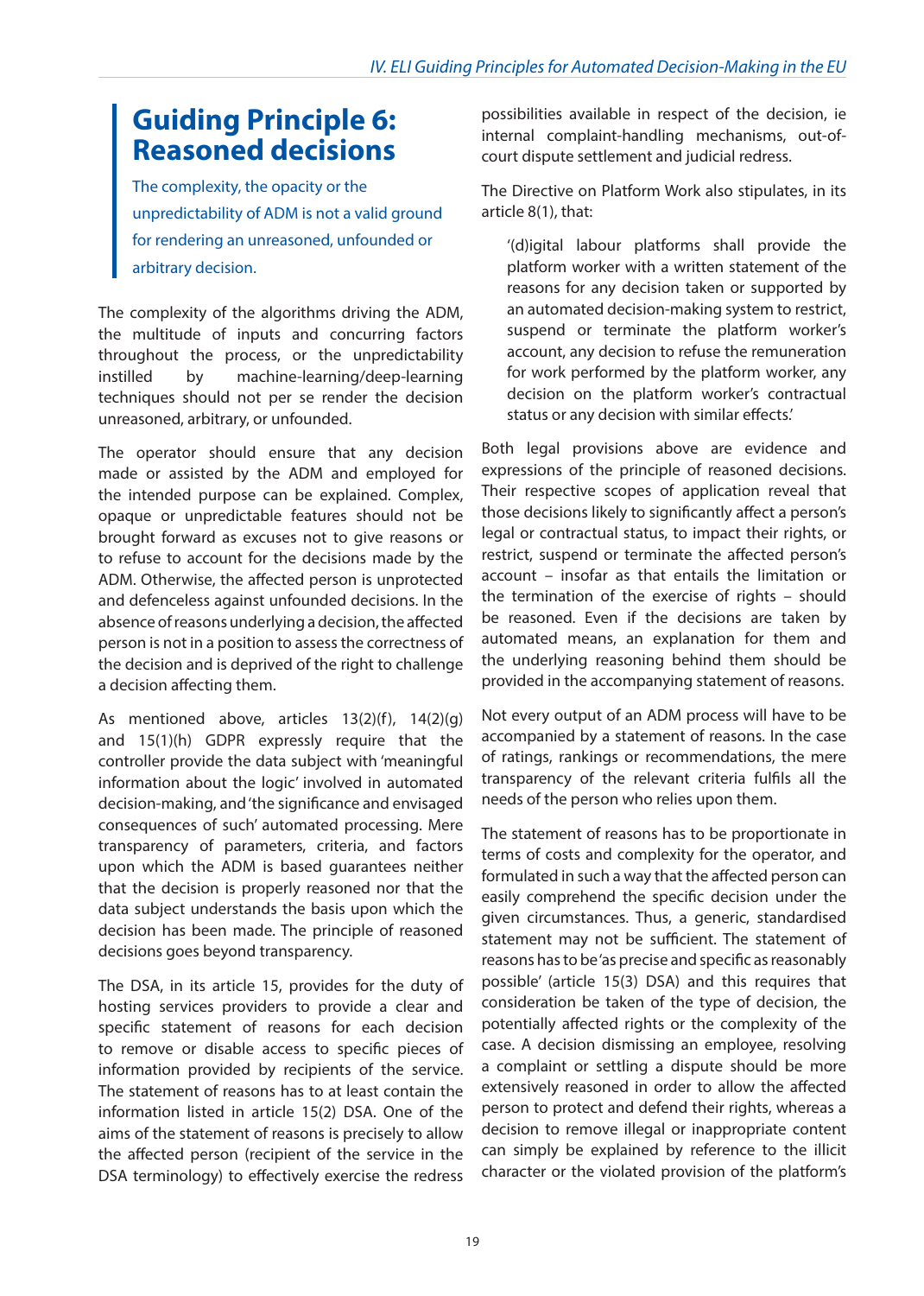<span id="page-19-0"></span>internal policy (eg prohibition on hate speech, illegal advertising, infringement of IP rights).

Illustration. An insurer employs an app to screen eligible insureds for health insurance. The applicants fill in a questionnaire provided by the insurer via the app. Additionally, the app tracks the behaviour of the applicants in social media and predicts future health risks on the basis of certain patterns inferred from their digital activity. A group of applicants whose requests have been refused by the app alleges that the denial of their requests is unfounded and arbitrary and ask for an explanation for the decision. The operator (the insurer) should be in a position to trace the decisions refusing the requests and to provide a statement of reasons. The variety of data collected, the inaccuracy of such information taken from social media or the fact that the app is fully automated cannot lead to arbitrary decisions or to these being put forward as excuses not to provide reasons to the affected persons.

#### **Guiding Principle 7: Allocation of risks to the operator**

The risks that the ADM may cause any harm or damage shall be allocated to the operator.

The decision made by ADM, particularly if it governs the operation of a physical device (eg a care or a surgical robot, autonomous vehicle, drone, access control machines, smart home system), can cause material damage, personal injuries or other economic losses. The autonomous vehicle may be involved in an accident, a care robot may harm the user or cause material damage at home, robotic surgery may aggravate the health of the patient undergoing the procedure, or a delivery drone may crash into a window.

Assuming that the operator is defined on the basis of the control-and-benefit binomial, the risks of such damage should be borne by the operator – not necessarily solely. As the operator controls the ADM governing the device, it is in the best position to assess, prevent and manage the risks. The operator has incentives to adopt the most effective preventive measures to minimise the risk of causing damage. Besides, as the operator benefits from the advantages of implementing and using the ADM in the course of its business or professional activity, it is reasonable that the risks inherent in the automated activity are borne by the operator. This risk-allocation Principle works coherently with Guiding Principles 3 and 5, in particular.

Guiding Principle 7 is inspired by the conceptualisation of an operator ('frontend operator'/'backend operator') proposed in the Report on Liability for Artificial Intelligence and Other Emerging Digital Technologies23 by the Expert Group on Liability and New Technologies – New Technologies Formation, and the dual liability model (strict liability and fault-based liability) of the operator provided for by the cited EP Resolution of 20 October 2020 with recommendations to the Commission on a civil liability regime for artificial intelligence.24 As the latter proposed, the strict liability of the operator should be the exception and be applied to highrisk ADM, whereas fault-based liability is the default regime for any ADM not listed as high risk.

The proposed liability model neither interferes with nor replaces liability for defective products<sup>25</sup> or the applicable contractual liability. The liability of the operator is triggered by its control of the ADM and the fact that it benefits from its operation. Additionally, the operator (specially, the backend operator) may be the producer as well. Then, provided that the damage was caused by a defect of the product, and as long as the system of liability for defective products can be applied to the ADM or to 'smart devices' operated by the ADM, the operator may also be, alternatively, liable as a producer. Besides, the operator may concurrently be the vendor of the device and/or the licensor of the ADM causing the damage. In such a case, the operator may be liable on grounds of lack of conformity or breach of contract but the basis of

<sup>&</sup>lt;sup>23</sup> Expert Group on Liability and New Technologies - New Technologies Formation (n 11).

<sup>&</sup>lt;sup>24</sup> European Parliament (n 8).

<sup>25</sup> ELI, *European Commission's Public Consultation on Civil Liability Adapting Liability Rules to the Digital Age and Artificial Intelligence, Response of the European Law Institute,* <https://europeanlawinstitute.eu/fileadmin/user\_upload/p\_eli/Publications/Public\_Consultation\_on\_Civil\_Liability.pdf> accessed 3 May 2022.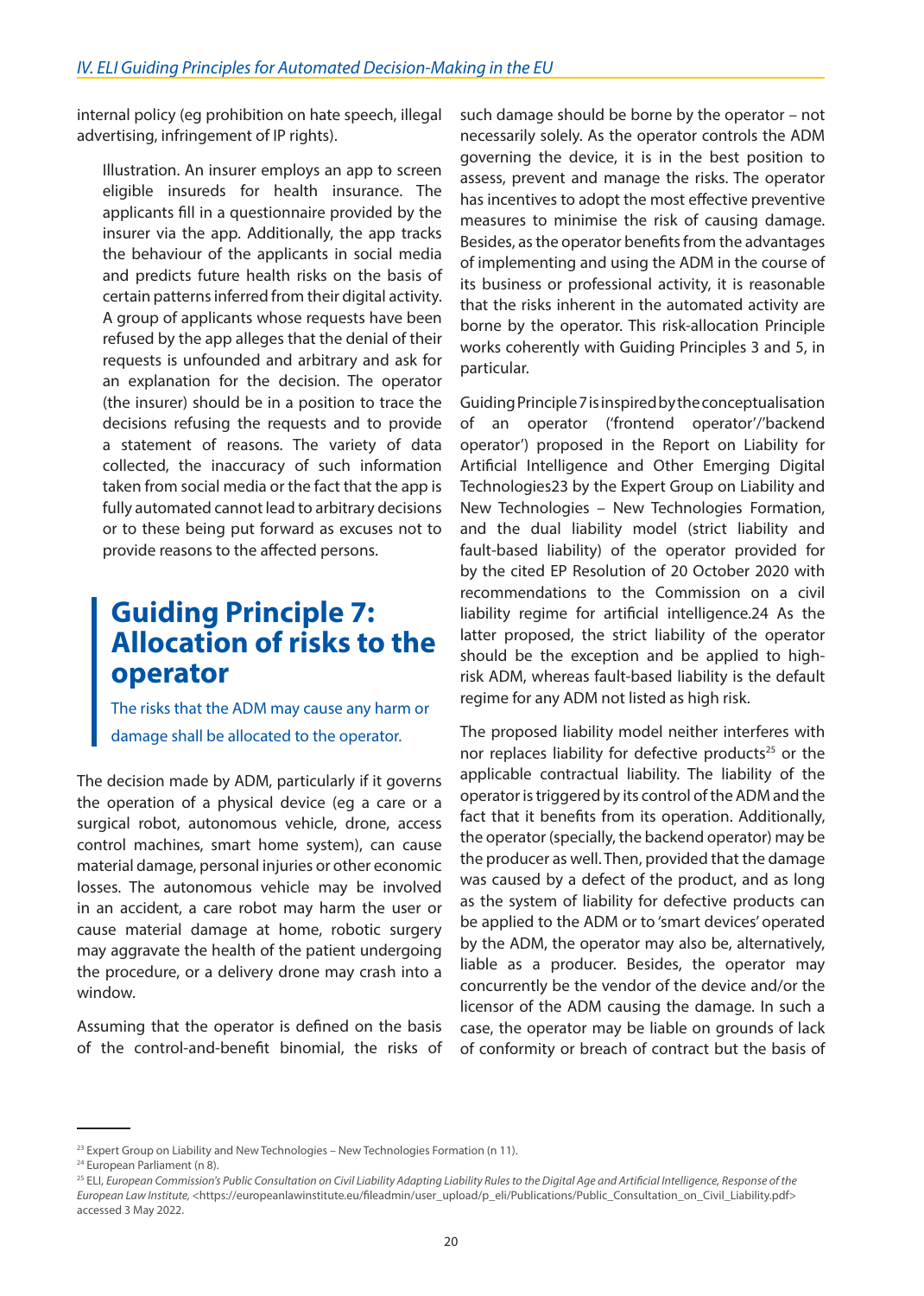<span id="page-20-0"></span>the liability, as well as the available remedies and the persons entitled to claim would be different. The riskallocation model proposed by this Guiding Principle is exclusively based on the operation of the ADM under the parameters of control and benefit and has to be complemented by other liability regimes.

Illustration A. A basic smart home system is installed in a house to control the heating, the shutters, the sunshades, and the sprinklers in the garden. The operator – provider of the smart home system and producer of all interconnected devices – provides the ADM controlling the entire system pre-installed in the central smart home hub. The ADM is based on weather predictions and data relating to temperature, sun hours, light, and rain provided by the sensors connected to the smart home system. For unknown reasons, the ADM instructs the system to unfurl the sunshades, open the shutters, and activate the sprinkles at full power on a very rainy day. At the end of the day, the garden, the porch, and the garage are completely flooded, the sunshades collapse due to the weight of the water, and the water starts to seep through the windows of the living room and the hall. As the operator is the party who controls the entire system and benefits from selling the smart home system and licensing the software operating the system including the ADM, the risks are to be borne by the operator vis-à-vis the affected person. Once the risks are placed on the operator, the applicable liability regime will depend upon other elements. The applicable liability rules may differ (and concur) if the operator is also the producer (liability for defective products), the vendor and/or the licensor (contractual liability).

Illustration B. A university has implemented an algorithm-driven system for the delivery of mail and parcels on campus by a fleet of drones. The central system automatically classifies the received mail, assigns deliveries, and remotely activates and operates the drones up to destination. Should damage or personal injuries be caused by an accident, a collision with buildings or windows, or by a drone crashing in a garden, the university, as the operator, bears the risk, without prejudice to the liability of the producer, if damage is caused by a defect of the product.

#### **Guiding Principle 8: No limitations to the exercise of rights and access to justice**

Automation shall not prevent, limit, or render unfeasible the exercise of rights and access to justice by affected persons. An alternative human-based route to exercise rights should be available.

As a specific application of Guiding Principle 1, this Principle focuses on the risk that the exercise of rights by the affected person and effective access to justice may be prevented, hampered or limited by the inadequate use of automation. The situations that this Principle aims to avoid are grouped into two categories. First, where the affected person can only exercise a right by resorting to an algorithmic process. Second, where the affected person is deprived of the possibility of exercising a right or access to justice solely on the grounds that the contested decision was made by ADM.

In the first group of situations, the procedure required to exercise a right (the right to rectification of personal data, the right of withdrawal, the right to communicate risk-diminishing circumstances to an insurer to improve insurance conditions, the right of complaint, etc) is fully and exclusively automated. Therefore, the affected person is entirely dependent upon the correct, appropriate, and user-friendly functioning of the automated process. However, the process can be complex, poorly designed, userunfriendly, or simply unfamiliar. Then, the exercise of a right is discouraged or prevented. The automated procedure may become an insurmountable obstacle for the affected person to exercise a right. If there is no alternative route to exercise the right, in practice, the affected person is effectively deprived of that right. In such cases, the operator should ensure that a human-based alternative is available.

Illustration A. An insurer employs an app that manages the entire insurance cycle. Notification of events, declaration of risks or changes of relevant circumstances by the insured can solely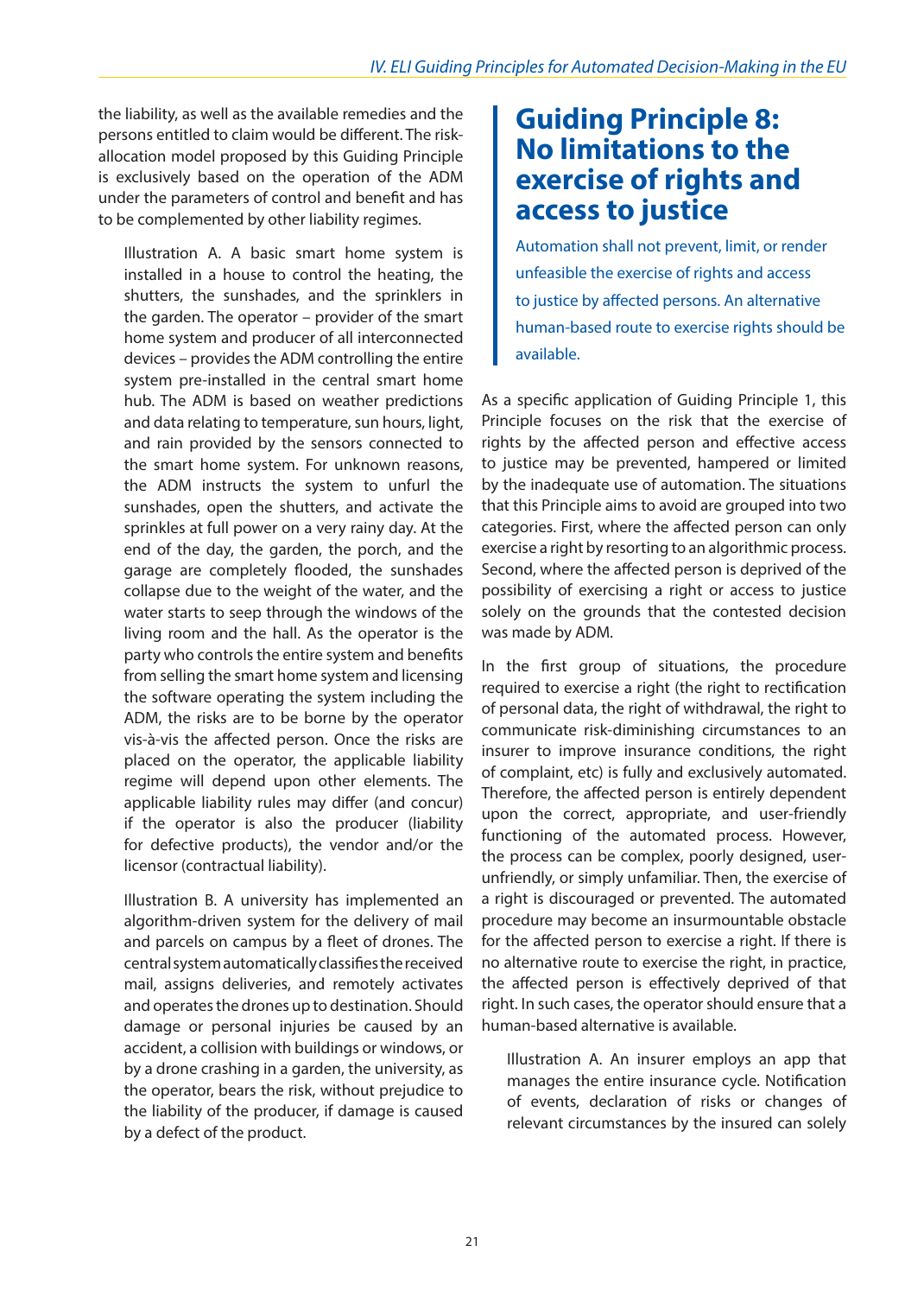<span id="page-21-0"></span>be communicated to the insurer via the app and on a fully automated basis. The insured attempts to notify the insurer of a relevant change in riskreducing circumstances in order to benefit from an improvement of the economic conditions of the insurance policy by a corresponding reduction of the insurance premium. The app provides a form to communicate any change in the relevant circumstances. However, the form is very simple and merely offers the possibility for the insured to select one change among a list of pre-defined situations. The insured cannot communicate the change and there is no other way to contact the insurer.

In the second group of situations, the affected person has been affected by a decision taken by ADM and wishes to challenge it. The decisions made by an ADM system cannot be considered final or non-appealable solely on the grounds that they were taken by automated means. Furthermore, if the automated decision risks causing irreversible damage or irrecoverable effects (destruction of data, irreversible loss of digital content, etc), a mechanism to challenge the decision before execution should be implemented. Otherwise, the affected person would, in practice, be deprived of any possibility to challenge the decision other than claiming compensation. Article 22 GDPR, the classical centrepiece of the EU's legal approach to ADM, provides for suitable measures to safeguard the affected person's rights, freedoms and legitimate interests that stem from the right of the affected person to object, to express their point of view and to contest a decision. Therefore, the availability of suitable mechanisms for the affected person to contest, raise objections concerning, and seek an explanation about a decision is crucial. As this Guiding Principle states, an alternative humandriven route to exercise these rights to object, contest or express the affected person's views should be available. Article 22 GDPR refers to the right to 'human intervention'.

Illustration B. A platform for generating and sharing artistic digital content has developed a strict algorithm-driven content system to remove illegal content and content violating the platform's policies. The content system detects inappropriate/illegal content and removes it automatically. If the system identifies more than two infringements in one week, it immediately closes the content-publishing account and deletes all the user-generated content. Once the account of the user (affected person) is removed, there is no access to the internal complainthandling process, dispute resolution mechanisms or the affected digital content. Thus, the user is totally defenceless, as there is no alternative way to challenge the decision other than through judicial action for restitution or compensation. Meanwhile, the user has lost all their posted digital content and has no reasonable means at their disposal to exercise their rights. The effects of closing the account and deleting all the digital content may be considered excessive and undesired if the consequence is that the user has means of challenging the decision and defending their rights before the closure and the removal are executed.

#### **Guiding Principle 9: Human oversight/action**

The operator shall ensure reasonable and proportionate human oversight over the operation of ADM taking into consideration the risks involved and the rights and legitimate interests potentially affected by the decision.

A delicate, but fundamental, balance has to be struck between the benefits associated with full automation, minimising human intervention, and the proper protection of rights and interests at stake, ensuring reasonable and proportionate human oversight.

Human oversight should not compromise the benefits in cost reduction, effectiveness, and economies of scale gained by introducing automation. However, human monitoring of the operation of the implemented ADM to assess its intended functioning and to evaluate its impact on the affected person's rights and legitimate interests, as well as on the overall socio-economic context in which the ADM is used, is vital. The positive effects of automated and increasingly autonomous systems in decision-making should not lead to uncontrollable, unsupervised ADM.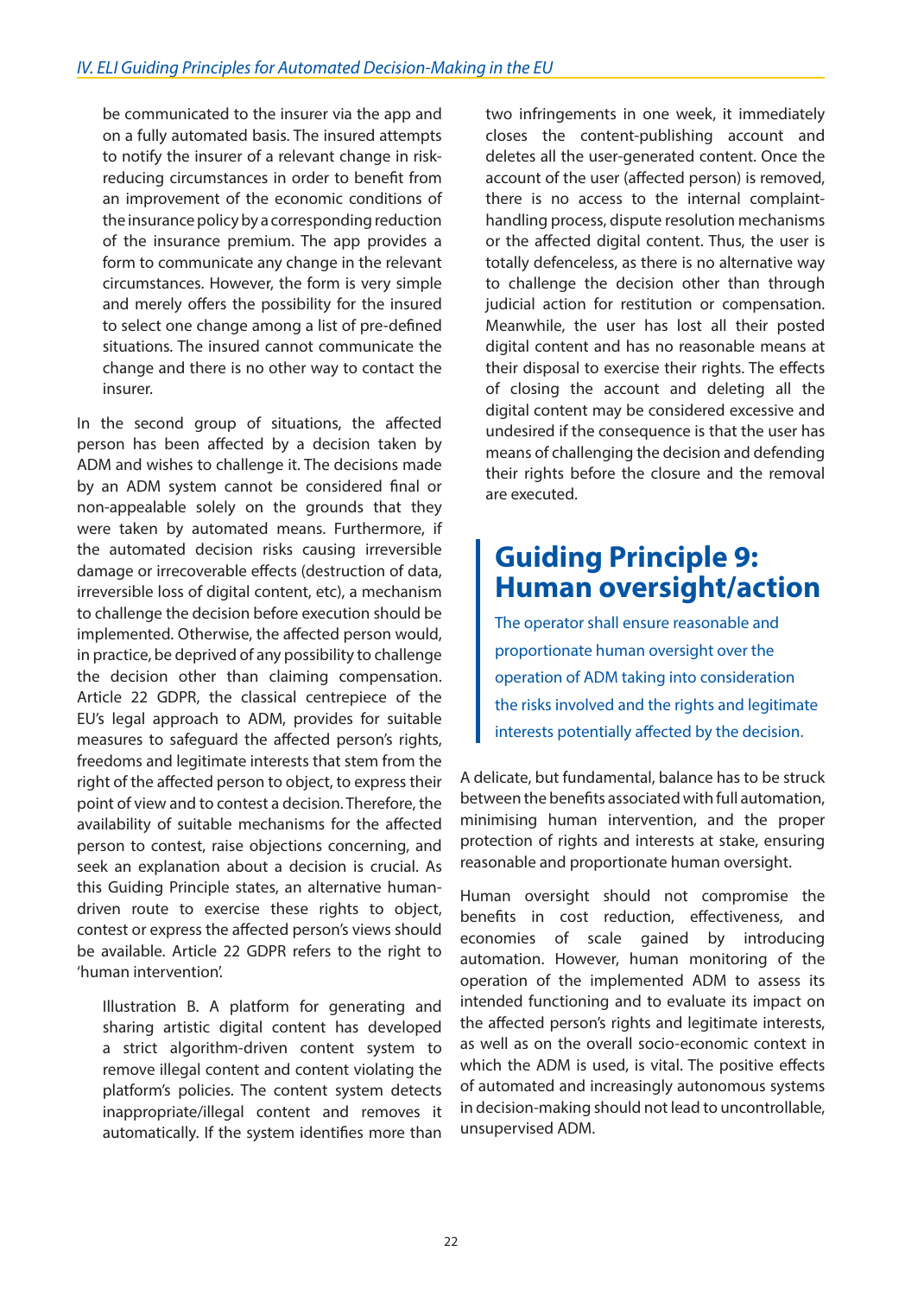The scope, the intensity, and the extent of human oversight should be decided on the basis of the characteristics of the ADM, the potential risks involved, and the rights and interests affected thereby. Hence, human oversight should be reasonable and proportionate. The ultimate aim is to guarantee that human control is always preserved in any decisionmaking that may affect the rights and legitimate interests of affected persons and third parties. Implementing ADM for any intended purpose should not mean that an operator 'outsources' its business risks by placing them in 'externalised' automated systems. As any ADM operates within the operator's sphere of risk, its functioning should also fall under the operator's sphere of control.

In assessing the reasonableness and the proportionality of the required human oversight, the operator needs to calibrate costs, risks, and legal implications of each ADM. For instance, the Directive on Platform Work (article 7(2)) provides for rules on human monitoring to 'evaluate the risks of automated monitoring and decision-making systems to the safety and health of platform workers, in particular as regards possible risks of work-related accidents, psychosocial and ergonomic risks'. Reasonable human oversight is not expected to involve monitoring on a decision-by-decision basis – this is beyond dispute as, otherwise, the rationale for automating any process vanishes. Requiring human oversight should also not imply that the automatic functioning of the ADM to make a decision without human intervention is disregarded. On the contrary, automation means that certain tasks, activities, or decision-making are indeed performed by automated means without being actioned, reviewed or ratified by a natural person.26 Hence, human oversight should be aimed at ensuring effective mechanisms, adequate resources, and fit-for-purpose procedures to carry out an overall supervision of the operation of the ADM in order to retain an element of human control in the decisionmaking process.

Human monitoring would enable the operator to detect malfunctions, to prevent failures, to identify unexpected outputs or deviations from the expected functioning or abnormal functioning, to discover systematic biases, or to assess the overall impact of the ADM considering its intended purpose. Thus, human oversight should be exercised as required in order for the operator to remain in control.

The frequency and the scope of human oversight or the resources allocated to it would be set in accordance with the risk assessment of each ADM. The legislator may wish to provide for specific rules on frequency, scope or human involvement in certain sectors. Otherwise, the combination of Guiding Principles 3 (attribution of legal effects) and 7 (risk allocation) should serve as effective incentives for the operator to devise an appropriate strategy to implement reasonable and proportionate human oversight, insofar as the operator assumes the legal effects of the decision taken by the ADM and wishes to mitigate the risks arising from its operation.

Illustration A. A consulting firm implements an algorithm-driven recruiting programme to hire junior consultants. The e-recruiting system screens the curricula of the candidates, uploaded in a standardised form, rates them on the basis of pre-defined parameters, adjusted by the performance level of employees recruited in previous rounds in the past, and selects the eligible candidates to be recruited. There are at least two risks to manage. First, the e-recruiting system self-learns from the performance of current employees, so it may perpetuate 'past decisions'. Second, the curricula submitted by the candidates are strictly standardised in the application forms, with the result that the professional profiles of the eligible candidates are determined by the design and contents of the standard form. Considering the risk of bias in the selection and the relevant impact of the decision on the individual candidates and on the conditions of the labour market, regular human oversight over the e-recruiting system would be advisable to supervise the correct operation of the ADM, identify biased or discriminatory

<sup>26</sup> See art 12ff UN Convention on the Use of Electronic Communications in International Contracts on the *Use of automated message systems for contract formation*:

<sup>&#</sup>x27;A contract formed by the interaction of an automated message system and a natural person, or by the interaction of automated message systems, shall not be denied validity or enforceability on the sole ground that *no natural person reviewed or intervened in each of the individual actions carried out by the automated message systems or the resulting contract*'. Emphasis added.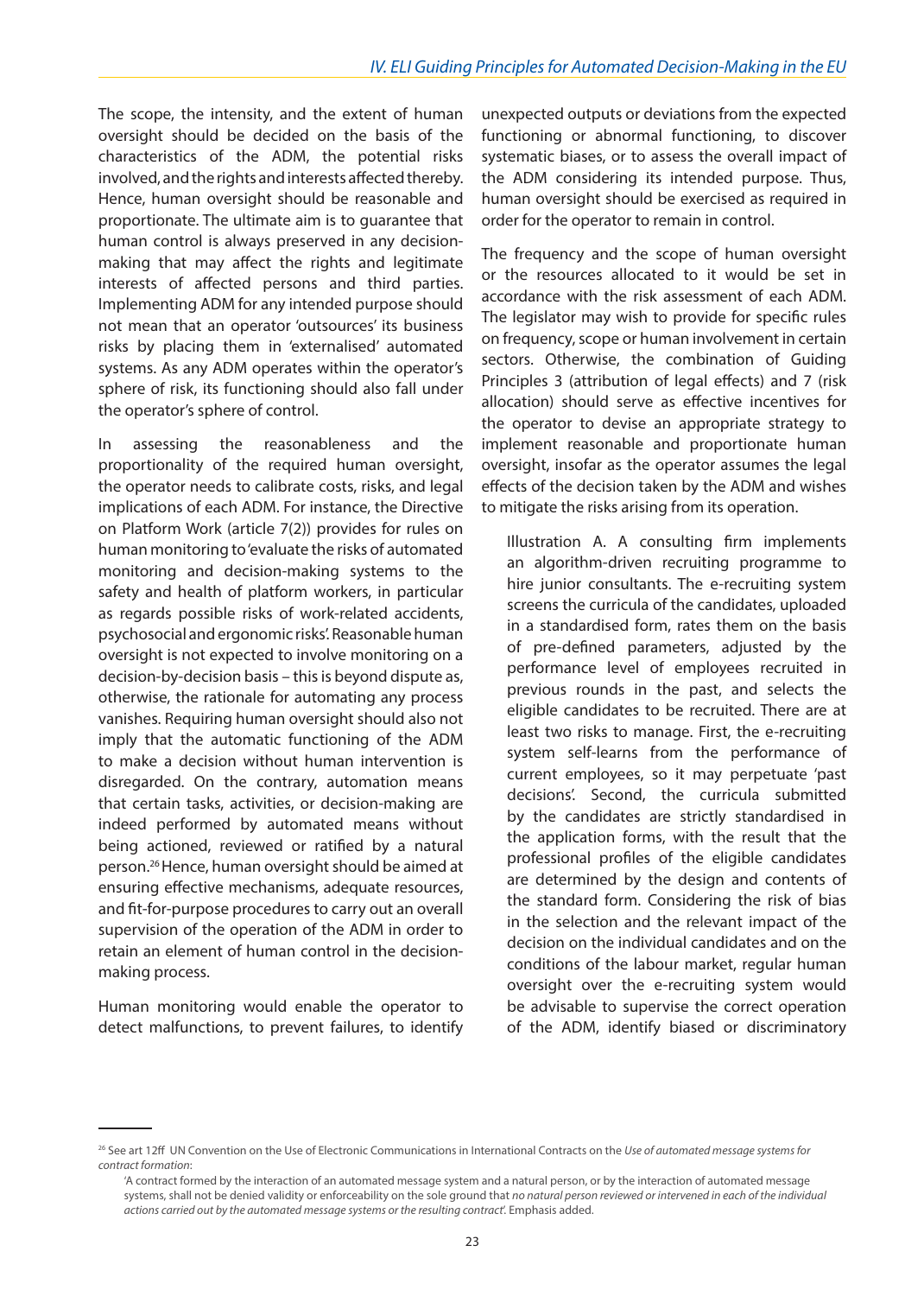<span id="page-23-0"></span>choices, and assess the impact of the automated recruiting on the diversity and quality of staff.

Illustration B. A private business school employs an algorithm-driven programme to effectively assign classroom space to different courses, depending on the number of attendants, technical needs, and timetable. In this case, neither the risks nor the affected rights justify regular human oversight. Sporadically, the business school can verify if the ADM is fulfilling the expected goals, if the assignment of space is optimised, or if any error occurs in the assignment of classroom space. Human action would be available to solve unexpected false assignments (clashes of activities) but regular human oversight is neither expected nor needed.

#### **Guiding Principle 10: Human review of significant decisions**

Human review of selected significant decisions on the grounds of the relevance of the legal effects, the irreversibility of their consequences, or the seriousness of the impact on rights and legitimate interests shall be made available by the operator.

Among the most evident benefits of ADM, efficiency in adopting recurrent, mass decisions and effectiveness in executing them at reasonable cost and speed can be mentioned. Unlike human-based decisionmaking, ADM can optimise resourses and processes by reducing delays, minimising errors, and ensuring immediate enforcement. The decision to remove digital content, to close an infringing user account, to reduce the credit scoring of a debtor, or to dismiss a platform worker by disabling an account, taken by automated means, are enforced immediately and with full effectiveness. These benefits also hold significant risks. Should certain decisions be enforced and executed immediately, without the opportunity to challenge or review them, the resultant effects can be excessive, irreversible or irreparable.

Actions and remedies provided for by applicable law are available and, in many cases, can protect the person affected by the decision. Judicial or extrajudicial actions will entitle the affected person to challenge the decision, or claim compensation or restitution following the ordinary routes to protect and defend their rights.

This notwithstanding, certain significant decisions made by ADM, due to their relevance and the importance of their impact on the affected person, may be subject to human review upon request and prior to any other available means to challenge the decision as provided for by the law being taken. This is the rationale behind article 8(2) Directive on Platform Work27 that entitles the affected person (the affected platform worker) to request that the operator review the decision and rectify it, if applicable. Equally, pursuant to article 17 DSA, online platforms must implement an internal complaint-handling system for users to lodge complaints against decisions to remove or disable access to information, decisions to suspend or terminate the provision of services, or decisions to suspend or terminate an account, on the ground that the user has provided illegal content or content incompatible with the platform's terms and conditions. The complaint-handling systems can be partially automated but human intervention has to be guaranteed (article 17(5) DSA).<sup>28</sup> Thus, the DSA provides for human review in the form of complainthandling of certain decisions, as listed in article 17(1) DSA. However, article 22 GDPR, a pivotal provision in the EU legal framework for ADM, requires the controller to implement, as suitable measures to safeguard the affected persons' rights, freedoms, and legitimate interests, mechanisms that enable the affected person to contest the decision, provided that it is based solely on automated processing (and under the conditions of article 22(2) GDPR). Thus, the right to have human intervention and to contest the decision also converge in this Guiding Principle.

<sup>&</sup>lt;sup>27</sup> Art 8 Directive on Platform Work: '... 2. Where platform workers are not satisfied with the explanation or the written statement of reasons obtained or consider that the decision referred to in paragraph 1 infringes their rights, they shall have the right to request the digital labour platform to review that decision. The digital labour platform shall respond to such request by providing the platform worker with a substantiated reply without undue delay and in any event within one week of receipt of the request. … 3. Where the decision referred to in paragraph 1 infringes the platform worker's rights, the digital labour platform shall rectify that decision without delay or, where such rectification is not possible, offer adequate compensation. …' <sup>28</sup> Art 17(5) DSA: 'Online platforms shall ensure that the decisions, referred to in paragraph 4, are not solely taken on the basis of automated means'.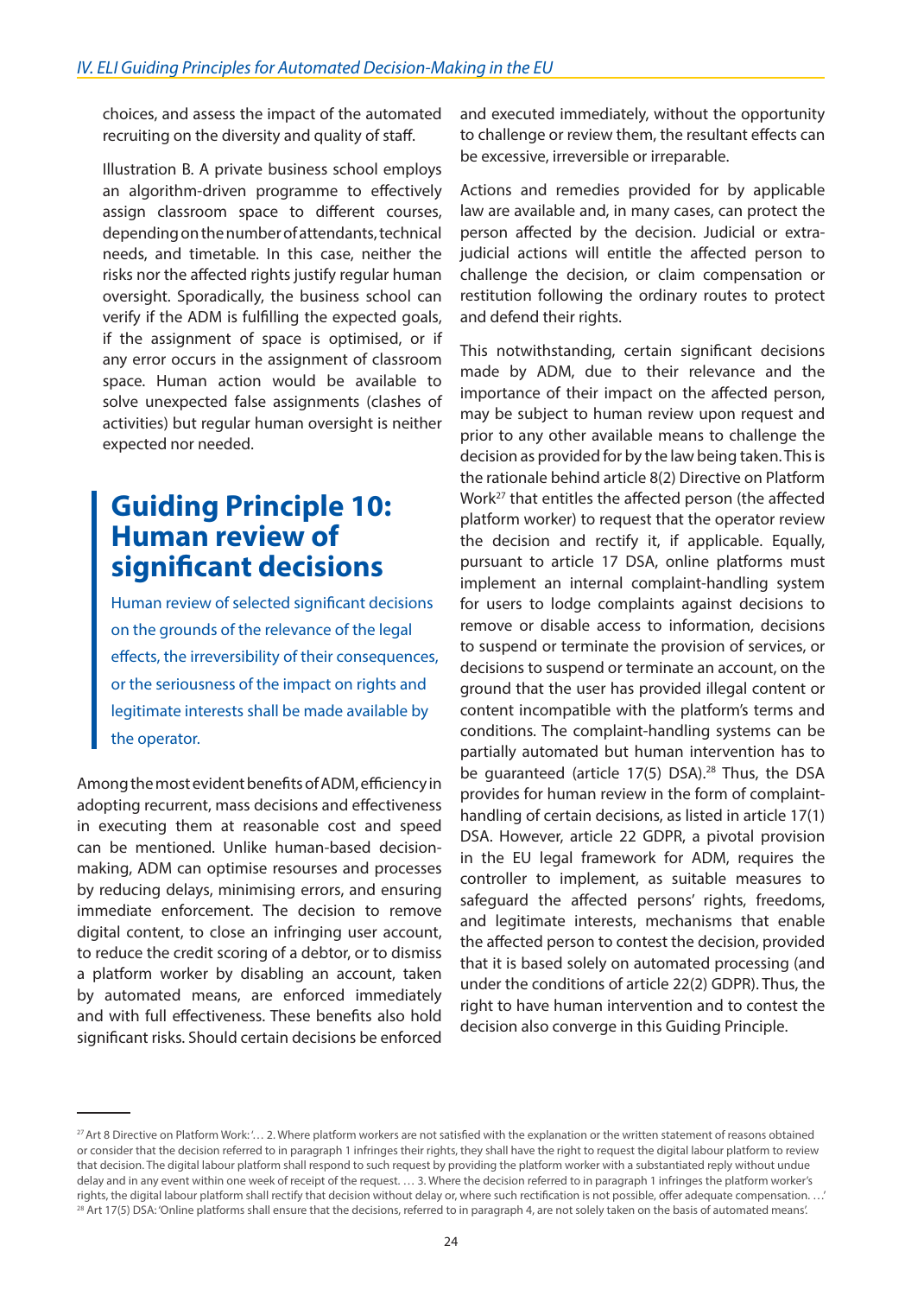<span id="page-24-0"></span>The mass character of decisions made by automated means, the immediacy in their execution, and the great effectiveness of the technology-enabled enforcement do not properly tally with the longer time periods and the additional costs and complexities of ordinary judicial ways to challenge a decision. This results in a 'bottleneck' in the judicial satisfaction of affected persons' demands.

The human review of certain significant decisions would be the corollary of Guiding Principles 5 and 6 and can serve as an effective complementary measure to ensure full compliance with applicable law as per Guiding Principle 1. Once the affected person is aware of the statement of reasons supporting a decision, they are in a position to assess the (un-) reasonableness of the decision and, accordingly, to challenge it immediately by requesting human review. Even if the operator has made all efforts to ensure that the ADM is law-complaint, the inherent limitations of an automated system may lead to specific decisions being made which infringe upon the rights of the affected person. Therefore, human review guarantees full compliance with applicable law without relinquishing the benefits of automation.

Human review represents an exceptional, additional safeguard complementing human oversight. But, unlike human oversight, whose operating conditions are determined by the operator as part of internal systems and controls, human review begins upon the request of the affected person. Therefore, the human review of each and every decision is neither proposed nor expected.

The operator will inform the affected persons of which decisions can be subject to human review and specify the conditions under which human review will be conducted. The operator may decide to devise a specific human-review procedure (article 8 Directive on Platform Work), or design it as a complainthandling mechanism (article 17 DSA).

Human review mechanisms can be required by law in specific sectors or as regards certain types of decisions, and/or can be implemented by operators on a voluntary basis and, therefore, under the conditions and to the extent established by the operator.

Illustration. A mobility-as-a-service platform monitors the performance of drivers on the

basis of data provided automatically by phones installed in their cars and upon being connected to an app. Pursuant to the platform's internal policy, if a driver fails to complete at least five rides per week, the driver's account is immediately disabled and this constitutes a cause of dismissal. The decision to terminate the account and dismiss the worker should be subject to human review upon request of the driver. Justified reasons (malfunction of the phone, error, inaccurate data, failed connection, work leave) for not completing the required minimum number of rides per week might be duly put forward by the affected driver to stop or reverse the dismissal.

#### **Guiding Principle 11: Responsible ADM**

Operators should acknowledge the potential impact of the ADM systems they employ on the socio-economic context (democratic values, fundamental rights and liberties, human dignity, social cohesion, etc), and ensure that they use ADM systems responsibly.

The recurrent, repetitive, automatic, and mass operation of ADM result in amplifying and multiplying its intended (or unintended) effects. These effects can be positive, and intended, but also negative, being either intended or unintended as a result of its abnormal functioning. The viral potential of algorithmdriven automation calls for a responsible use of ADM systems, taking into consideration the possible impact on democratic values, fundamental rights and civil liberties, market stability, environmental, social and governance goals, sustainability or social cohesion. In sum, the decision to employ and implement ADM for any intended purpose should take into account the potential impact on individual and collective rights and on the socio-economic environment.

Beyond ensuring that the implemented ADM systems comply with the law, the operator should do their utmost to use responsible ADM systems. To that end, the operator should be aware of the potential risks of the mass operation of the ADM for the socio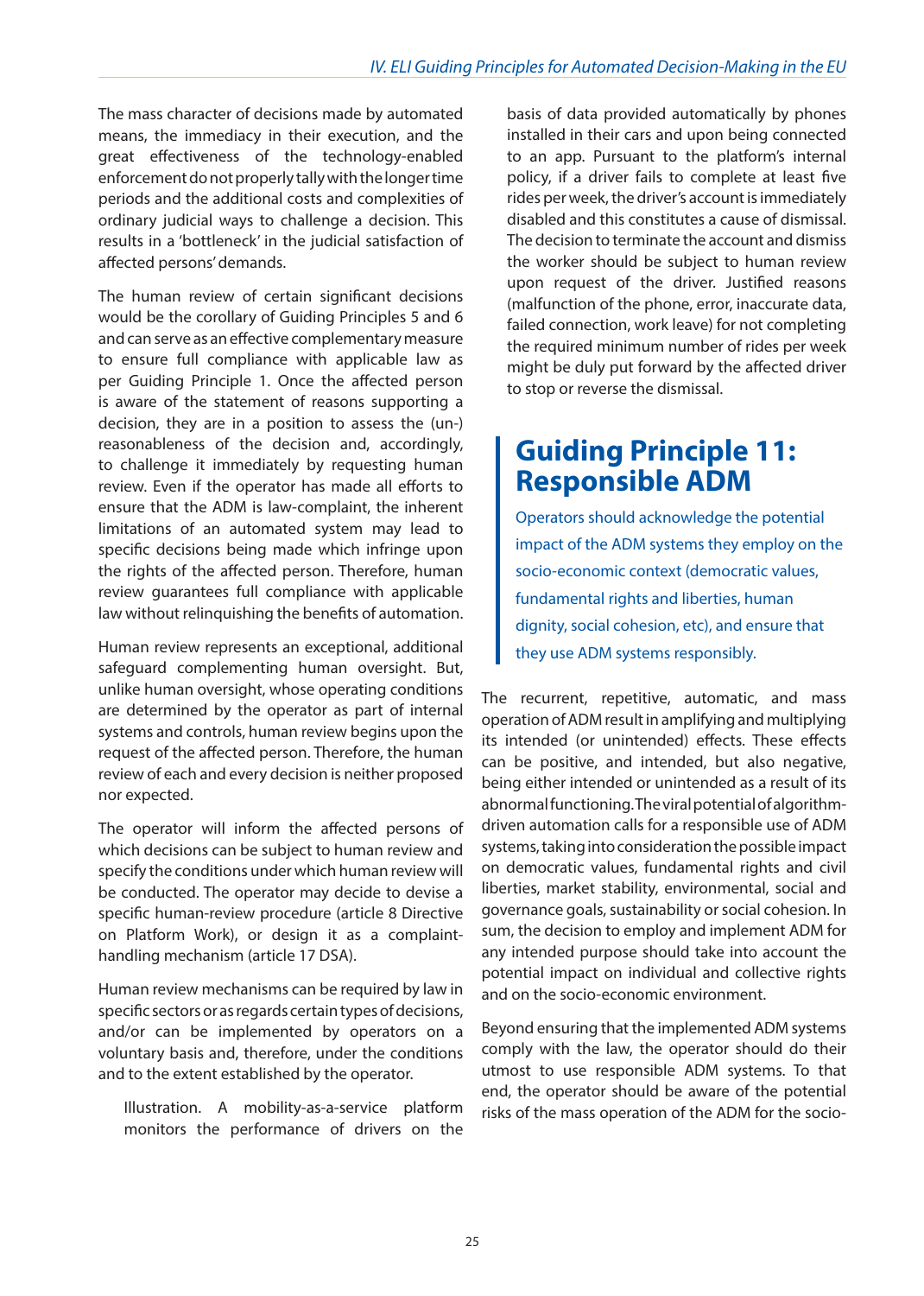<span id="page-25-0"></span>economic context where it impacts and mitigate such risks to the maximum extent possible.

Non-responsible ADM systems stoke social alarm by enhancing the visibility of 'controversial posts', radicalise public opinion by polarising debate, contribute to mis-/disinformation by igniting the virality of 'fake news', encourage discrimination by disregarding subtle algorithmic biases, undermine democracy with targeted advertising before elections, or interfere in human autonomy with misleading dark patterns or vulnerability-exploiting personalised recommendations. At the same time, the legislator may decide to prohibit or limit some uses of ADM in certain sectors or for specific purposes (ie prohibited AI systems under the AI Act) that are deemed 'non responsible'. Thus, this Principle, to some extent, becomes a law-compliant Principle (Guiding Principle 1).

Responsible ADM systems contribute to strengthening social cohesion, promoting diversity, facilitating fact-checking to counter 'fake news', mindful of the discriminatory effects of algorithmic bias, containing the virality potential of hate speech, and to improving personalising techniques to reduce the risk of echo chambers, or exclude from their recommender systems criteria that might be associated with vulnerabilities or target vulnerable groups.

Illustration. A home delivery platform implements an algorithm-driven model to calculate salaries. The ADM system penalises drivers who are not able to reduce the delivery time by at least 2% every week compared to the average delivery time of all workers in the platform the previous week with a salary reduction of 30%. The number of accidents the drivers have increases dramatically as the drivers struggle to prevent a reduction in their salaries, putting their physical integrity at risk. Article 7(2) Directive on Platform Work specifically prohibits the use of automated monitoring and decision-making systems in any manner that puts undue pressure on platform workers or otherwise puts at risk their physical and mental health.

#### **Guiding Principle 12: Risk-based approach to ADM**

These Guiding Principles shall be applied on a risk-based approach.

These Guiding Principles apply to a wide variety of ADM as defined, for the purposes of this Innovation Paper, in Section II above. The proposed definition for ADM covers ratings, rankings, predictions or recommendations that the affected person may rely on and subsequently use as an input for further decision-making, and decisions that affect the affected person's rights, legal or contractual status, or legitimate interests. Given such a broad scope, the risks involved in the use and the operation of ADM largely vary depending on the type of decision, the context of use, the affected rights, or the social implications.

As noted throughout the text in the explanatory comments to each Guiding Principle, the application of these Principles has to be based on a risk approach. The intensity and the extent of the proposed Principles to be implemented by the legislator as policy goals, as well as the conditions under which the implementation has to be carried out by the operator fully depend upon the assessment of potential risks.

Insofar as automation pervades all social and economic activities, ADM systems are used in a multitude of contexts and with myriad purposes. 'One-size-fit-all' rules are unfeasible and unadvisable. Therefore, these Principles provide guidance for the formulation of rules and implementation of effective operator-driven solutions on the basis of a riskbased approach. Risks involved in the use and the operation of the ADM will be the measure to calibrate the crystallisation of the Principles in the form of legal rules and the implementation actions that the operator is expected to undertake.